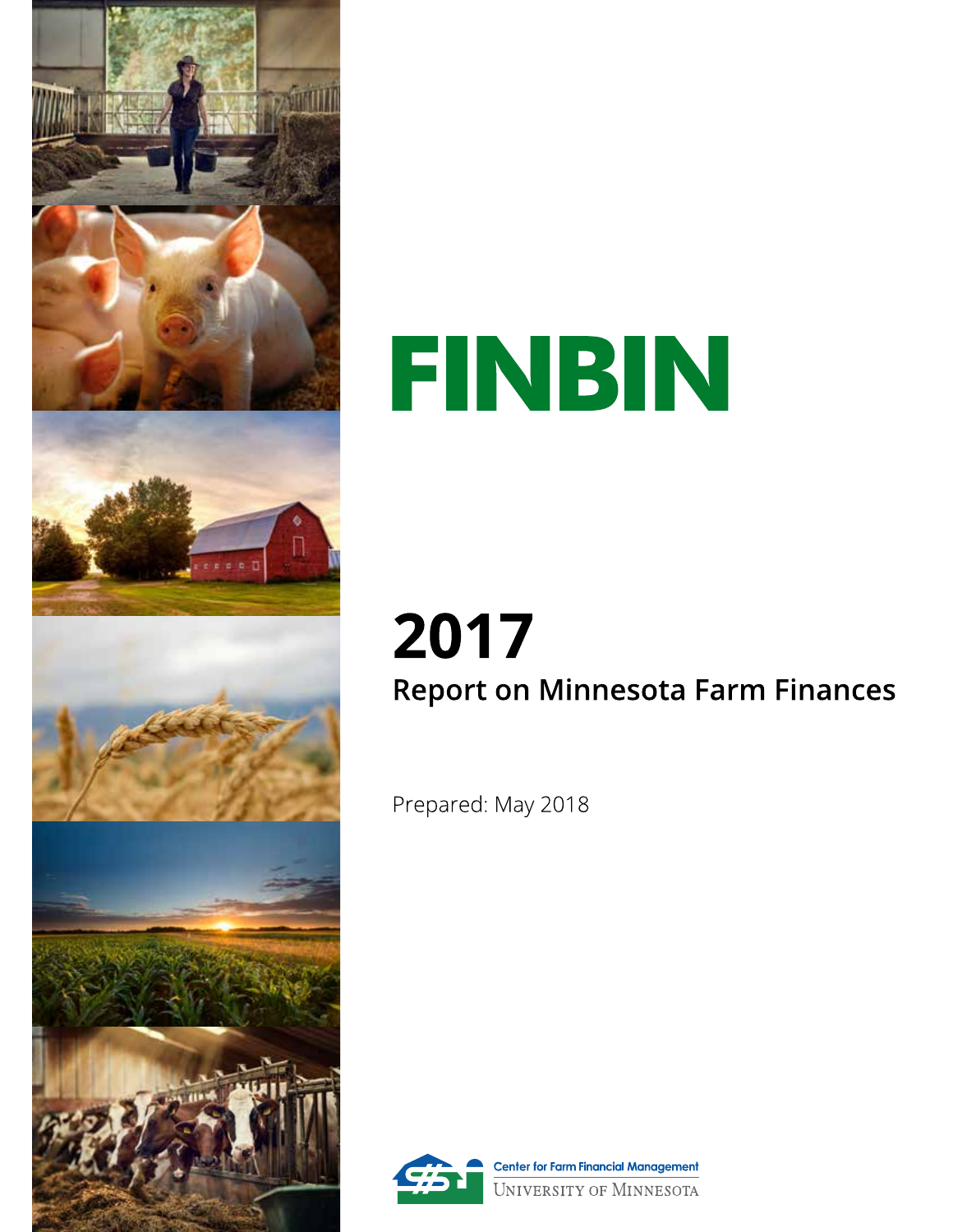### **Acknowledgements:**

- Contributing Minnesota producers
- Minnesota Farm Business Management Education, Minnesota State
- Southwestern Minnesota Farm Business Management Association
- Thank you to Brittni Lamoreux for her help



Copyright © 2018, Regents of the University of Minnesota. All rights reserved. This material may not be reproduced without the written permission of the Center for Farm Financial Management, University of Minnesota.

The University of Minnesota is committed to the policy that all persons shall have equal access to its programs, facilities, and employment without regard to race, color, creed, religion, national origin, sex, age, marital status, disability, public assistance status, veteran status, or sexual orientation.

This project was partially funded by a National Farm Business Management and Benchmarking Grant from the USDA National Institute of Food and Agriculture.



United States Department of Agriculture National Institute of Food and Agriculture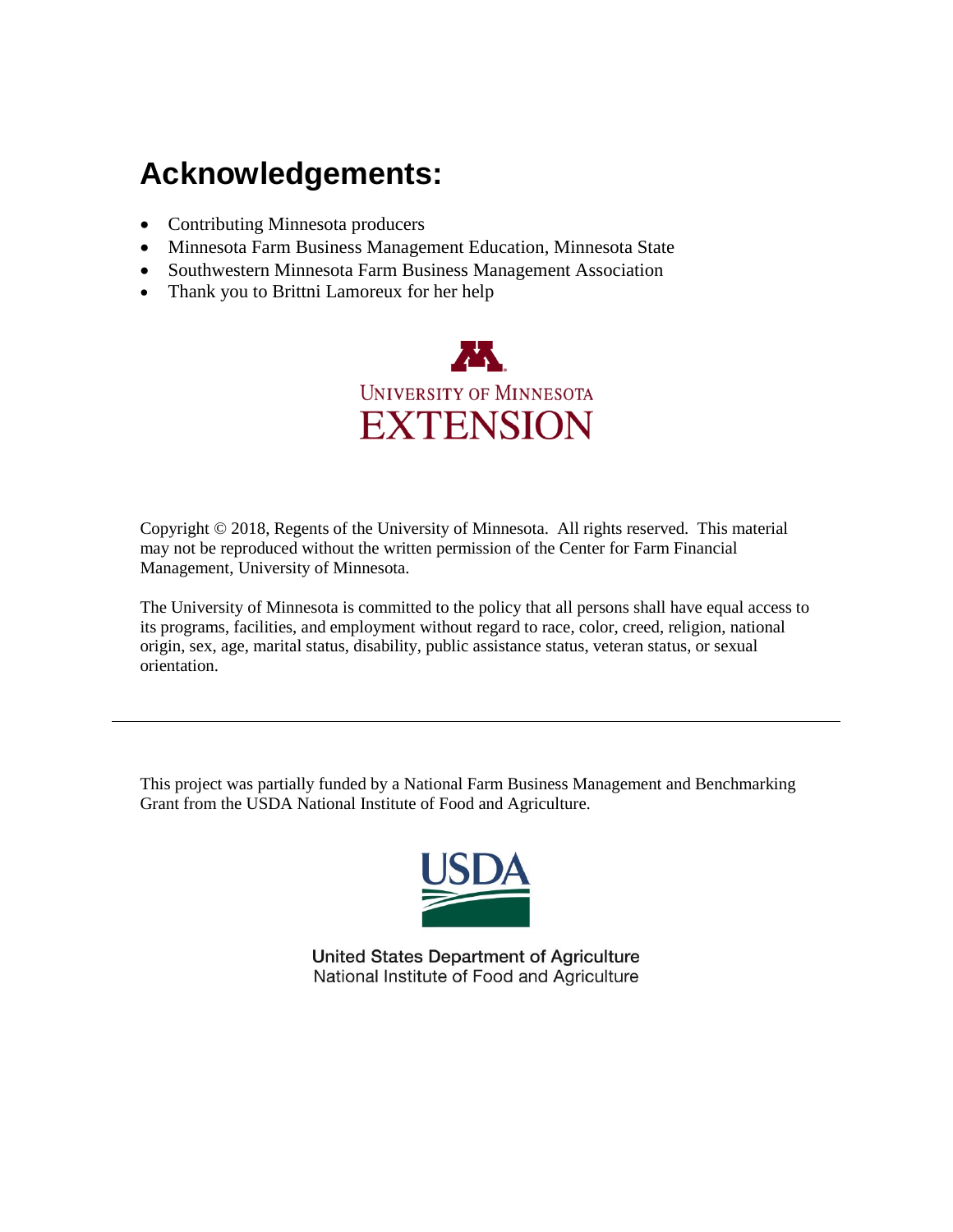#### **2017 FINBIN Report on Minnesota Farm Finances**

Dale Nordquist and Pauline Van Nurden Center for Farm Financial Management

The 2,306 Minnesota farms included in the FINBIN database represent a broad cross-section of Minnesota production agriculture. While there is no "typical" Minnesota farm, these farms include a large enough sample to provide a good barometer of commercial farming in Minnesota. FINBIN data is provided by farms that participate in Minnesota State Farm Business Management Education programs and the Southwestern Minnesota Farm Business Management Association. These farms represent about 3 percent of the farms in the state and [1](#page-2-0)4% of commercial farms with sales of over  $$250,000$ .<sup>1</sup>

#### **Highlights**

- Despite a third consecutive year of record crop yields, net income for Minnesota farms in 2017 degraded slightly from the previous year. The median net farm income for all Minnesota farmers included in FINBIN was \$28,620, down from \$36,159 in 2016.
- Crop farm earnings retreated to the historically low levels seen in 2014 and 2015. The median crop farm earned \$24,170 in 2017, down from \$46,831 in 2016. Prices continued their decline that started in 2014.
- Dairy farm profits improved in 2017, led by profits received in the first half of the year. The median dairy farm earned \$42,260 compared to \$27,666 in 2016. The average price received for milk was \$17.92 per hundred pounds, up from \$16.58 in 2016.
- Pork producer earnings saw the largest improvement in 2017. The median pork producer earned \$101,307, up from \$26,847 in 2016.
- The median beef producer saw breakeven profitability in 2017, making just \$7,261. For the second straight year, the median beef farm did not produce any income toward meeting family living needs.
- The average farm earned a rate of return on assets of 2.3%, up from 2.0% in 2016 (based on adjusted cost or book valuation of assets). Liquidity continued to decline slightly. Working capital declined by almost \$9,000 for the average farm. Term debt coverage averaged 1.12:1, meaning that the average farm earned just enough to cover scheduled debt payments.
- Government payments were down 26%, at \$16,624 for the average farm. Payments represented only 2% of gross revenue.
- The average farm's net worth increased by almost \$66,000. Seventy-five percent of that net worth growth resulted from farm and non-farm earnings while the other 25% resulted from increases in the estimated market value of farm assets. The average farm's debt to asset ratio increased slightly to 42%, up from 41% in 2016.
- Regionally, earnings were mixed. Earnings were highest in Northwest and Southwest Minnesota, while earnings were very low in the North Central/East Central region.
- As is usually the case, profits generally increased with farm size. Additionally, the larger the farm, the greater the rate of return on assets, giving larger farms the economic advantage. In 2016 the opposite was true. Last year, mid-sized operations had the economic advantage, with those operations having a greater rate of return on assets than larger farms.
- The average family spent \$59,589 on family living expenditures, up less than 1% from the \$59,384 spent on family living in 2016.

<span id="page-2-0"></span><sup>&</sup>lt;sup>1</sup> Minnesota Ag News – Farms and Land in Farms, United States Department of Agriculture, National Agricultural Statistics Service, Washington, D.C., February 16, 2018.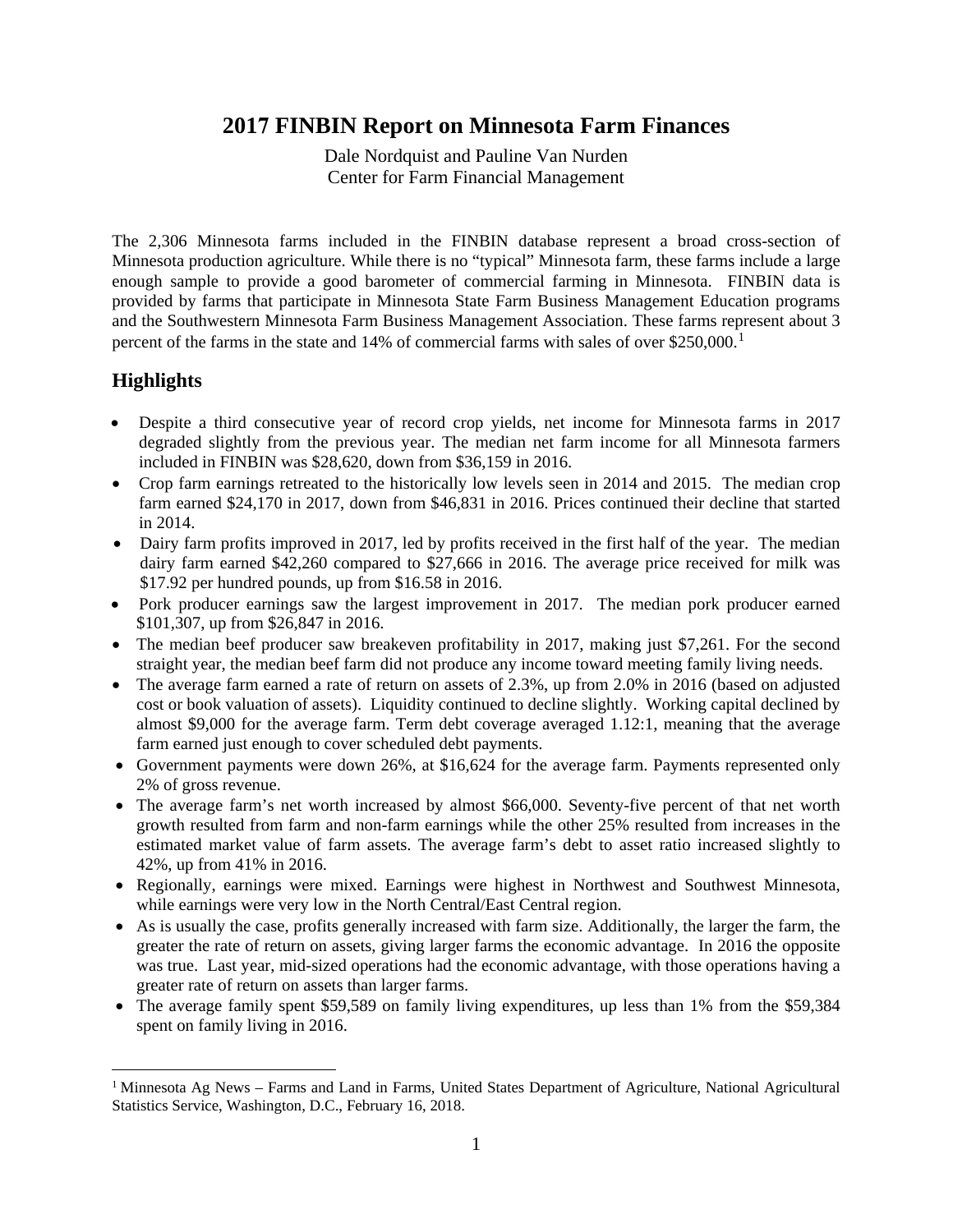| Below are financial trends for these farms over the past three years. |  |  |  |  |  |  |  |  |  |  |  |  |
|-----------------------------------------------------------------------|--|--|--|--|--|--|--|--|--|--|--|--|
|-----------------------------------------------------------------------|--|--|--|--|--|--|--|--|--|--|--|--|

| <b>Highlights (MN Average)</b>    | 2015     | 2016     | 2017     |
|-----------------------------------|----------|----------|----------|
| Gross revenue $(\$)$              | 785,941  | 778,598  | 779,675  |
| Total expense (\$)                | 742,494  | 721,453  | 718,817  |
| Average net farm income (\$)      | 44,520   | 58,804   | 62,884   |
| Median net farm income (\$)       | 27,478   | 36,159   | 28,620   |
| Rate of return on assets (%)      | 1.2      | 2.0      | 2.3      |
| Rate of return on equity (%)      | $-0.8$   | 0.5      | 0.8      |
| Corn yield (bu.)                  | 198      | 200      | 204      |
| Soybean yield (bu.)               | 53       | 56       | 48       |
| Spring wheat yield (bu.)          | 69       | 67       | 73       |
| Corn price received (bu.)         | \$3.74   | \$3.42   | \$3.24   |
| Soybean price received (bu.)      | \$9.45   | \$9.07   | \$9.25   |
| Spring wheat price received (bu.) | \$5.26   | \$4.78   | \$5.47   |
| Milk cows per dairy farm          | 184      | 193      | 206      |
| Production per cow (lbs)          | 23,775   | 24,336   | 24,647   |
| Milk price received (cwt)         | \$17.95  | \$16.58  | \$17.92  |
| Market hog price / cwt. sold      | \$54.90  | \$49.87  | \$54.56  |
| Wean pig price paid / head        | \$42.78  | \$39.71  | \$41.15  |
| Finished beef price / cwt. sold   | \$148.24 | \$118.85 | \$119.54 |
| Feeder calf price paid / cwt.     | \$218.32 | \$153.79 | \$150.48 |

Table 1: FINBIN Farm Financial Database Highlights, 2015 - 2017

#### **Profitability**

Minnesota farms experienced a fifth consecutive year of low profits in 2017. The median net farm income for all farms was \$28,620, down from \$36,159 in 2016 (Figure 1). There have not been three consecutive years with earnings as low as 2015-2017 in the 21 years included in the FINBIN database. Remarkably, Minnesota farms have produced record crops in each of the past three years. For a second year, over 30% of the farms analyzed lost money.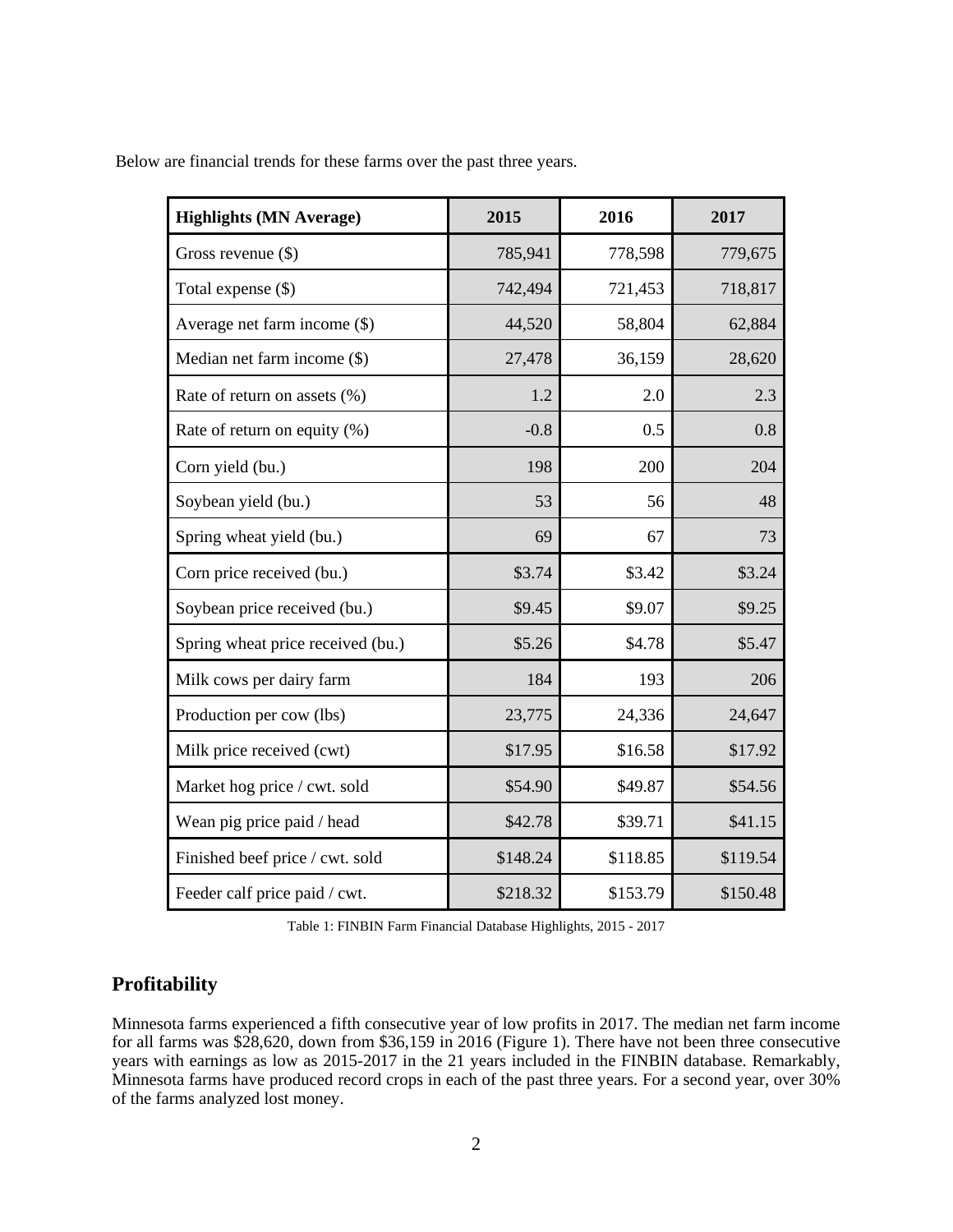Average net farm income for all participating farms was \$62,884, up 7% from the previous year. The fact that average income was higher than the median (middle) indicates the most profitable farms were profitable enough to positively skew the average for all farms.

Even with depressed prices, some farms were very profitable. The median net income for the most profitable 20% of these farms was \$209,186; however, the median income for the least profitable 20% was -\$57,990. As has been the case in each of the past five years, some very large operations reported very large losses in 2017.

Crop farm earnings decreased from the levels seen in 2016. The 2017 earnings retreated back to the extremely low levels of 2014 and 2015. In contrast, profits for all major types of livestock operations increased from 2016 levels. In particular, profits for intensive pork and dairy operations, those that do not also sell significant cash-crops, improved year over year. Beef operations endured a third year of breakeven profit levels in 2017.

Government payments were down in 2017. Most producers received an ARC payment for wheat. Payments on corn base acres were highly variable, with some counties receiving a payment and others not. These payments were reduced due to high yields in 2016 and lower prices used to calculate the benchmark revenue. Payments for soybeans were negligible. (Payments included are the cash payments received in 2017 and actually accrue to the 2016 crop year.) The average farm received \$16,624 in total government payments in 2016, down from \$22,454 in 2016. Government payments represented 2% of gross farm revenue and 26% of net farm income.



Figure 1: Median Net Farm Income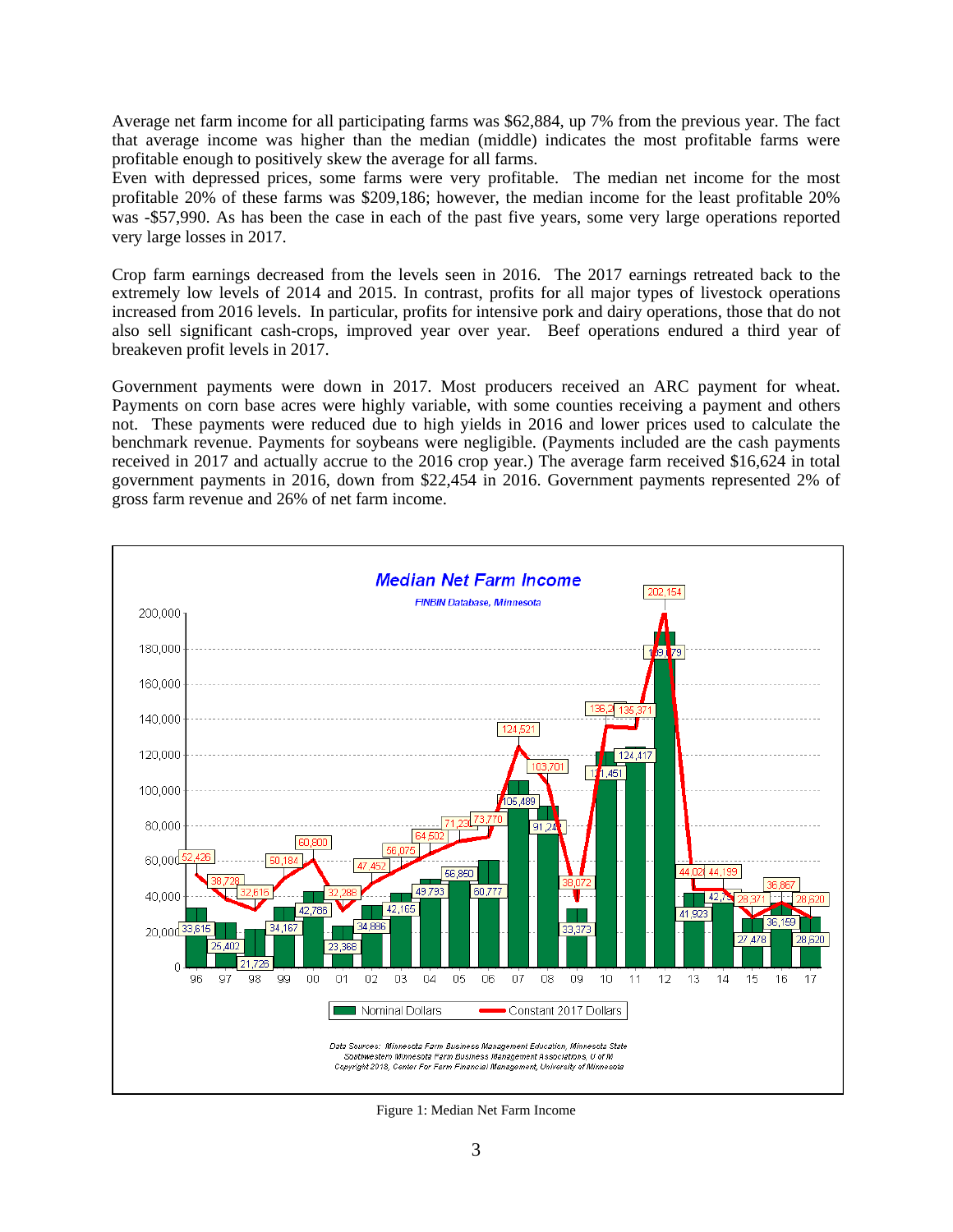While Figure 1 may make it look like farm earnings have just returned to "normal" returns of the late 90's and early 2000's, it is important to note that today's farms are managing much larger operations (see Solvency below). The average farm earned a rate of return on assets (ROA) of only 2.3% (assets valued at adjusted cost basis<sup>[2](#page-5-0)</sup>). Only in 2015 and 2016 has this group of farms earned lower returns in the 21 year history of the FINBIN database.

Rate of return on equity (ROE) improved over the gains made in 2016. These levels are well below the typical ROE producers have experienced over the 21 year time span of this report. Figure 2 shows the historic relationship between ROA and ROE. This relationship is a good barometer of sector profitability. Years when the ROE is higher than ROA are good years. When this is the case, borrowed capital earned more than its cost (ROA was higher than the interest rate paid on borrowed capital). When ROE is lower than ROA, as in 2017, the average producer lost money on every dollar borrowed. Current low interest rates somewhat protected highly leveraged operations from the consequences of these low rates of return.

Asset valuation is a major factor in measuring rates of return. Figure 2 is based on the adjusted cost or book value of assets. This provides the best picture of returns on funds actually invested by business owners. When assets are valued at estimated market value, ROA and ROE were somewhat higher, at 2.5% and 2.1%, respectively. This includes capitalization of estimated increases in asset values during the year in addition to actual farm earnings.



Figure 2: Rates of Return on Assets and Equity (%)

 $\overline{a}$ 

<span id="page-5-0"></span><sup>2</sup> FINBIN includes assets valued at cost (book) and at their estimated market value. Cost valuation of capital assets is based on "economic depreciation" which depreciates assets at a rate generally slower than allowed by tax law. The profitability measures displayed here are based on the cost value of assets.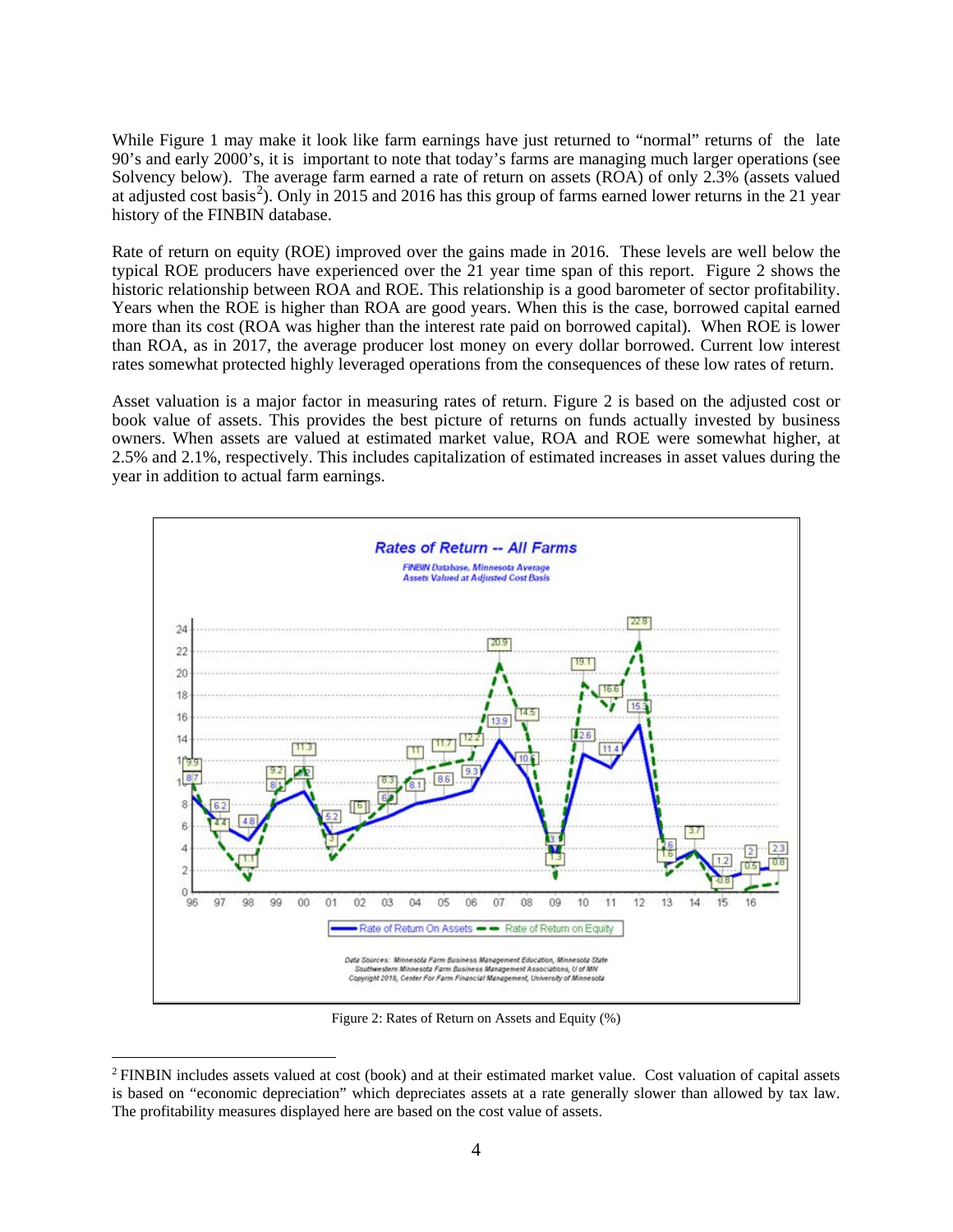#### **Liquidity**

Working capital has been a major focus for producers and ag lenders for the past several years. It is the major financial resource farms have to survive a period of depressed financial conditions like the one currently facing Midwest farmers. These farms built working capital rapidly during the "golden years" of 2007 through 2012. The average farm came into this period of declining profits in outstanding position.

Liquidity, based on working capital (current assets minus current debt) and the current ratio, continued its slow slide in 2017. Working capital declined by about \$9,000 for the average farm. However, these farms, on average, have consumed \$235,000 of working capital over the past five years, more than half of the \$439,000 they had at the end of 2012.

The current ratio for the average farm was 1.60:1 (Figure 3) at the end of 2017 (\$1.60 of current assets to cover each dollar of current debt), down slightly from 2016. The current ratio for MN farms has declined sharply over the past four years. Even with this decline, the average farm was still in a rather strong liquidity position. But given this deterioration, more farms than usual are likely experiencing financial stress.



Figure 3: Current Ratio and Working Capital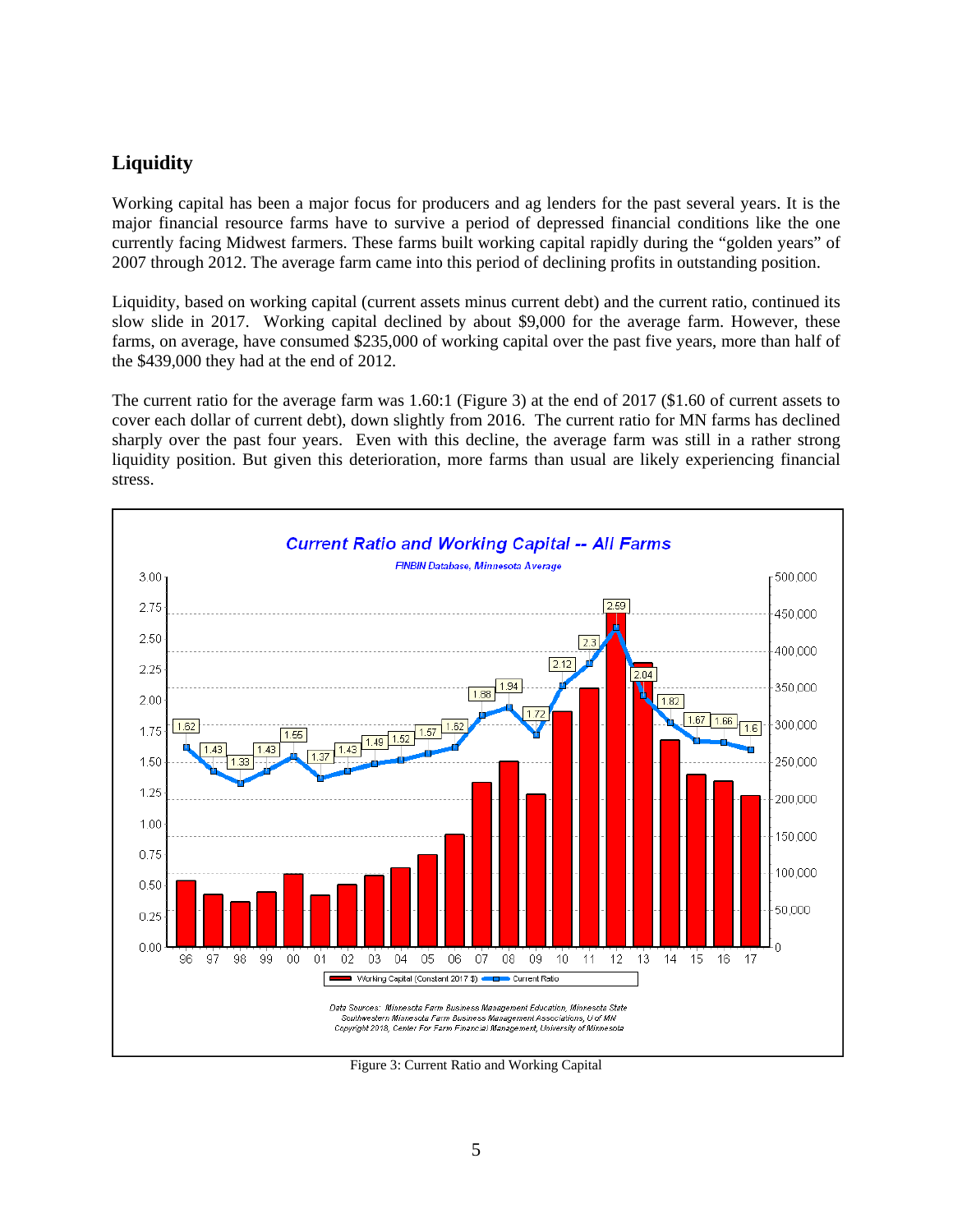Working capital to gross revenue may be a better measure of liquidity in that it relates the level of liquidity to business size. Figure 4 shows the relationship between working capital and gross revenue for these farms by type of farm. By this measure, the liquidity position for crop farms continued its slow decline. Dairy operations continued to lose liquidity, while hog and beef farms saw improvements in their liquidity position during 2017.



Figure 4: Working Capital to Gross Revenue

The average crop farm still had just over 35% of a year's gross revenue available in working capital at the end of 2017, down from a peak of 53% in 2012. At 35% working capital to gross revenue, the average crop farm is still above the recommended benchmark of 30%. It is concerning that the working capital to gross revenue measure dropped 3% on crop farms from 2016 to 2017. Strong yields helped maintain this level, but it is concerning that the 2018 crop may return to more average, trend line yields.

The average livestock farm, on the other hand, was below the recommended 30% benchmark. Dairy farms in particular, at 13%, are vulnerable to a sustained downturn. While dairy farms have never maintained high liquidity levels, this is a more serious concern now given the recent volatility of milk prices. Pork and beef farms each gained significant liquidity in 2017 and are much closer to the recommended 30% benchmark than they have been for several years.

The data does not tell us how much debt has been restructured in recent years. It is likely that the liquidity position of a number of farms has been enhanced by refinancing current debt with longer term credit.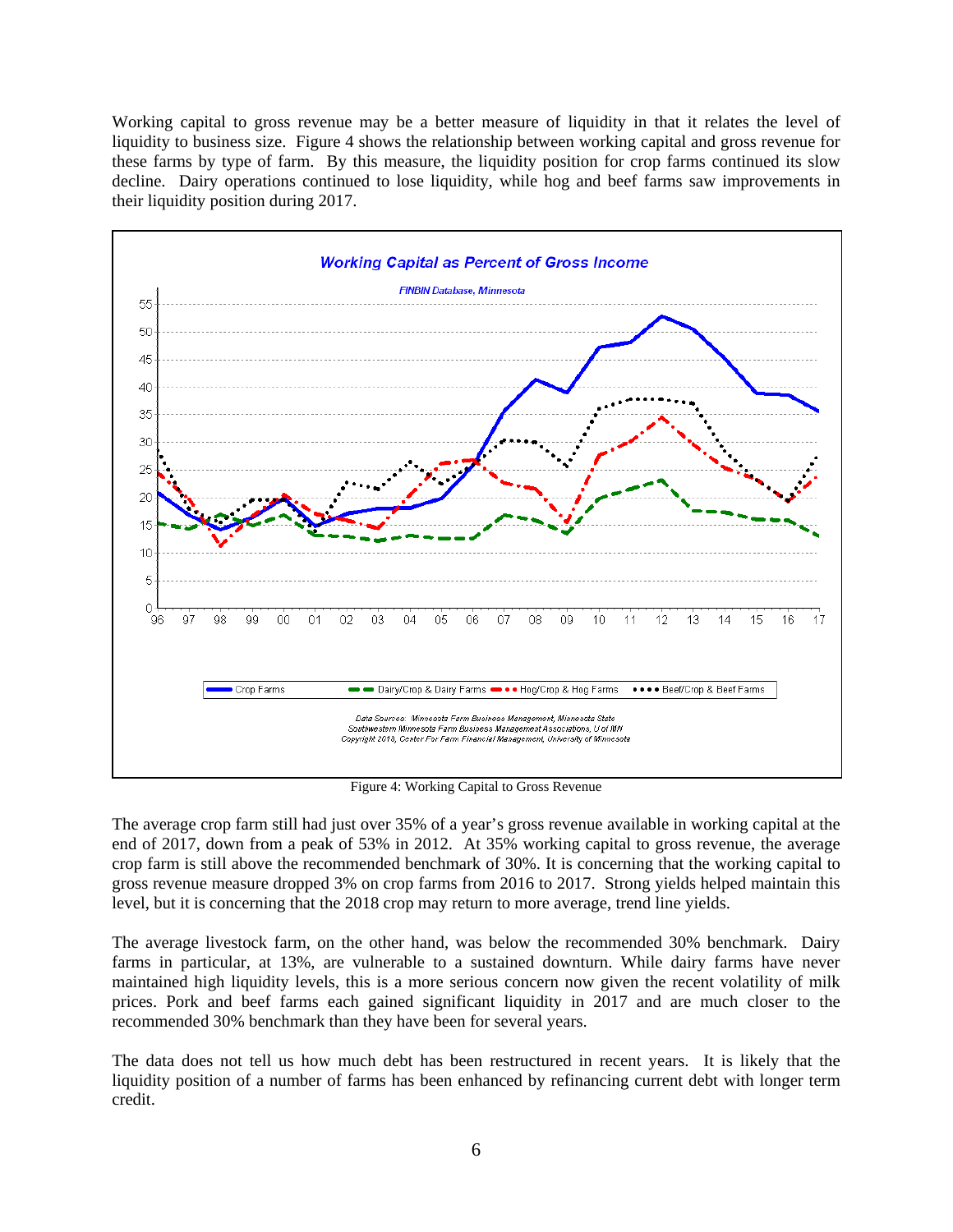With continued declines in liquidity over the past three years, there are certain types of operations that are in weaker liquidity positions and are more vulnerable to continued low profits than the average farm:

- All 1,163 crop farms lost liquidity in 2017. Those 61 crop farms with a debt to asset ratio over 80% ended the year with a negative working capital position.
- More than half of the dairy farms had decreasing or negative working capital positions. Most concerning is their working capital to gross revenue position is at 8% or less.

#### **Solvency**

The average farm's net worth increased by almost \$66,000 in 2017. Of that, just over half was "earned net worth change," resulting from farm and non-farm earnings exceeding owner withdrawals for family living and taxes. The other portion resulted from changes in the estimated value of farm assets.



Figure 5: Debt to Asset Ratio (%) and Net Worth

The average farm's debt-to-asset ratio was unchanged at 42% when deferred tax liabilities are included. When deferred liabilities are excluded, the ratio was 32%, unchanged from the previous year. The net worth levels depicted in Figure 5 are a bit deceiving in that they appear to show decreases in 2013, 2015 and 2017. In fact, the average farm has reported a net worth increase in every year included in the FINBIN database. Apparent decreases result from changes in the mix of farms analyzed.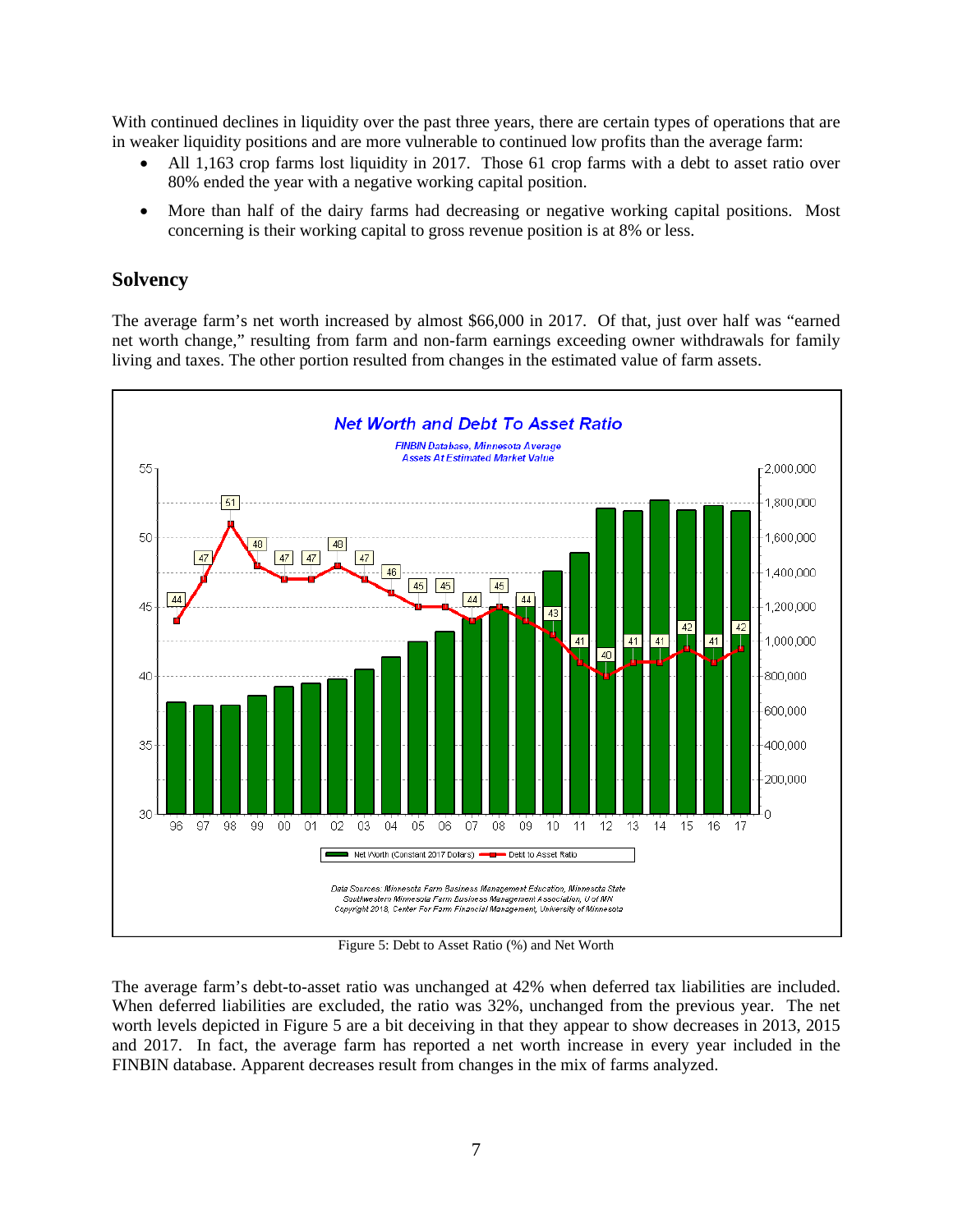| <b>Debt to Asset Ratio</b> | Under 40% | Over $60\%$ |
|----------------------------|-----------|-------------|
| Number of farms            | 991       | 578         |
| Rate of return on assets   | 3 %       | 2 %         |
| Rate of return on equity   | 2%        | $-6\%$      |
| Current ratio              | 3:1       | $1 \cdot 1$ |
| Working capital to revenue | 51 %      | 2 %         |
| Term debt coverage         | 1.7:1     | 0.7:1       |

Table 2: Impact of Financial Leverage, 2017

Table 2 shows the impact of financial leverage (or debt-to-asset position) on the financial performance of these farms. Highly leveraged farms were slightly less profitable than lower debt farms, based on ROA. That lack of profitability, combined with their debt position, is magnified in their ROE. They are much more vulnerable based on liquidity and repayment capacity measures.

While debt-to-asset ratios have not changed a great deal in recent years, there have been major changes on the balance sheets of these Minnesota farms. The average farm has grown rapidly (Figure 6). In constant dollars, total assets have increased by almost \$1.9 million over this period. Total debt increased by over \$750,000 over the same period. As a result, the average farm has gained over \$1.1 million of net worth over the past twenty-one years in today's dollars. This equates to 8% growth in net worth per year.



Figure 6: Balance Sheets at Market in Constant 2017 Dollars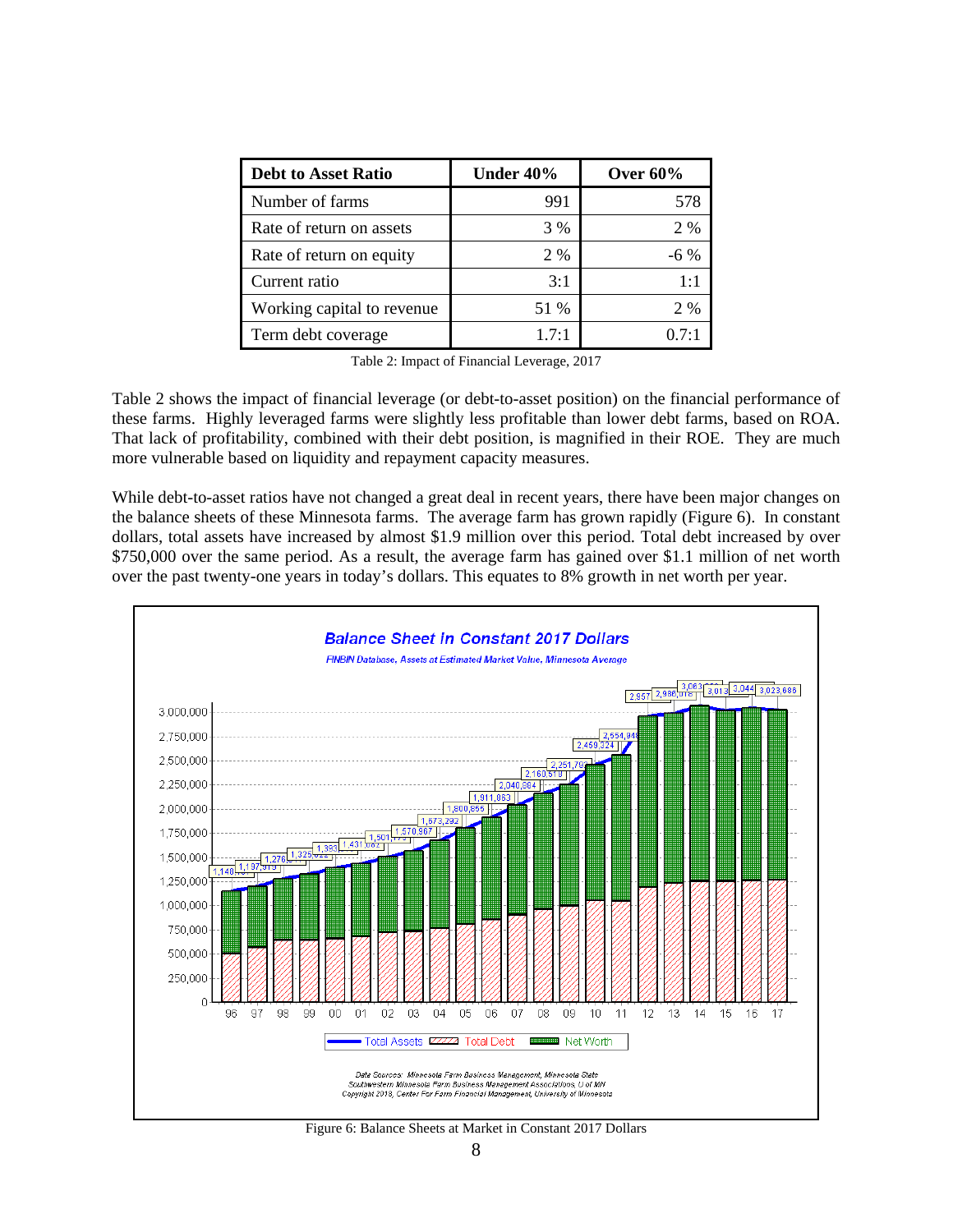Net worth change can have two sources – the amount resulting from retained earnings and the amount resulting from changes in the valuation of assets. Over this twenty-two year period, from 1996 to 2017, 75% of net worth growth for these farms was earned. Retained earnings result when farm and non-farm income exceed the amount consumed by family expenditures and income taxes. The remaining 25% of net worth growth resulted from asset appreciation.

It should be noted that the individual farms included in FINBIN change somewhat each year, as some farms exit and new farms join the contributing educational programs.

#### **Debt Repayment Capacity**

Debt coverage is a primary measure lenders monitor when extending credit to businesses. The term debt coverage ratio (TDCR) compares dollars available for debt repayment after family living and income taxes versus scheduled debt repayment on term (non-current) debt. A TDCR of 1:1 indicates that income available for debt repayment exactly equaled scheduled payments. While other measures of business soundness, such as current ratio and debt to asset ratio, tend to change very little from year to year, TDCR shows much more variation. Therefore, it is probably a better indicator of year-to-year financial stress.

Debt coverage continued to improve slightly for the average farm in 2017. 2015 was the only year during this span where TDC was below 1:1. The average TDCR for these farms in 2017 was 1.12:1. At 1.12 for the average farm, it is clear that nearly half the farms did not generate enough income to meet their debt commitments. For many this may be the third or fourth consecutive year of a shortfall. That doesn't mean they did not make their payments; it means that they had to consume working capital to meet their financial obligations.

All farm types had a 1:1 debt repayment level or greater, on average. Crop farms were the only farm type to see their TDC deteriorate year over year, going from a 1.25:1 in 2016 to 1.0:1 in 2017. All major types of livestock operation, dairy, beef and pork, had improved debt repayment and met the 1:1 benchmark. Beef farms, on average, generated only \$1.01 for every dollar of schedule debt payments; hog farms \$1.31; and dairy farms \$1.15. The deteriorating repayment capacity on crop farms contributed to the \$26,000 reduction in working capital reported by the average crop farm.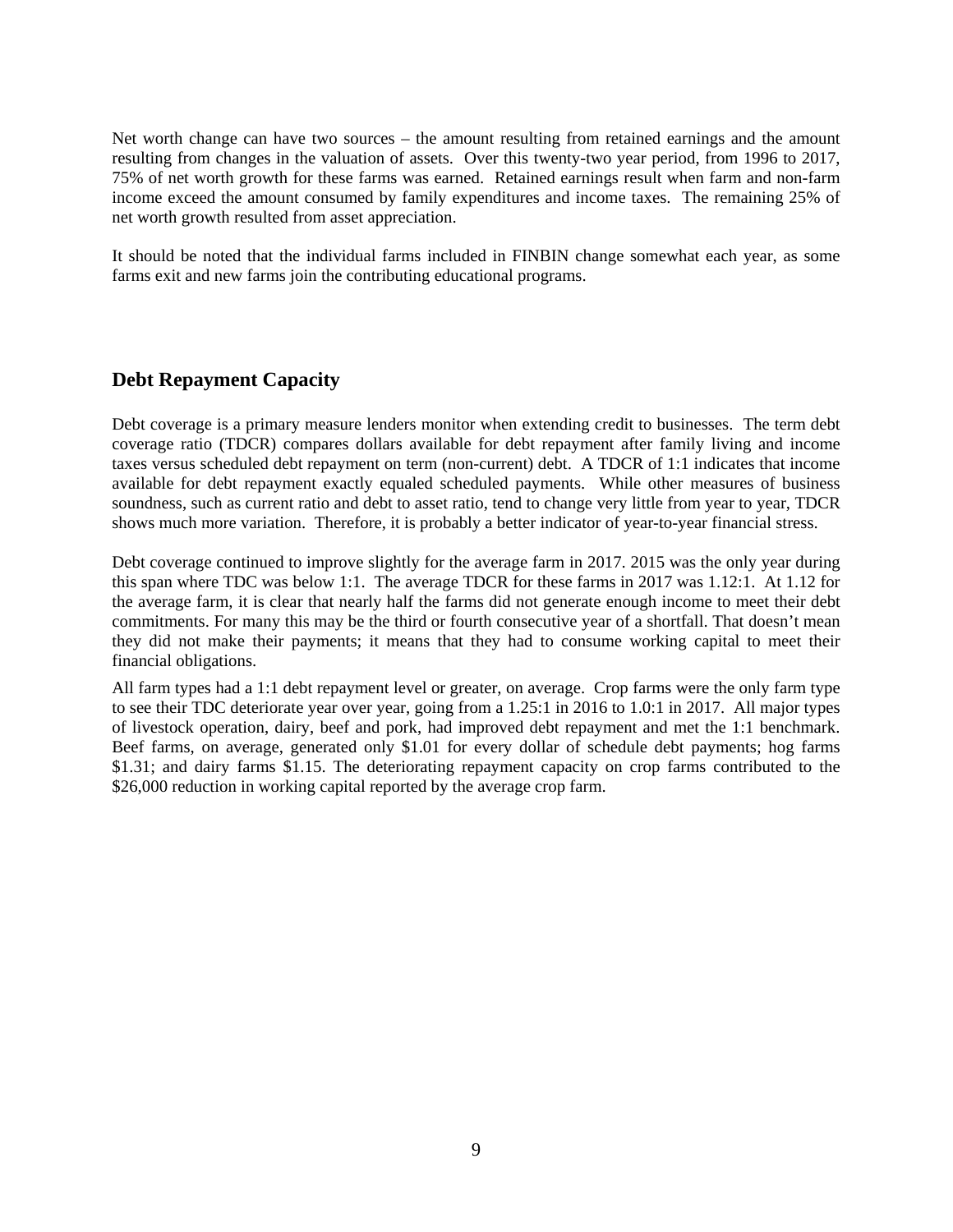

Figure 7: Term Debt Coverage Ratio

#### **Regional Profitability**

Incomes levels varied significantly by region of the state. In most regions, incomes were historically low and retreated from the income levels of the previous year. Incomes decreased in the Northwest, as compared to 2016, but were still the highest levels in the state. This is like due to above average yields and lower rental rates compared to areas to the south. The median crop farm in the Northwest earned almost \$84,000, far more than crop farms in other regions of the state.

The only region experiencing increased income in 2017 was Southeastern Minnesota. The profitability of this region was likely driven by dairy farmers. These dairy farms had higher profits than other dairy farms in the state. It should be noted though, the profitability level of this region, along with all regions of the state, remain low, as compared to historical levels.

Incomes were lowest in the North Central/East Central region. This is traditionally a low income region of the state. While yields were above average in 2017, farms overall saw limited profitability.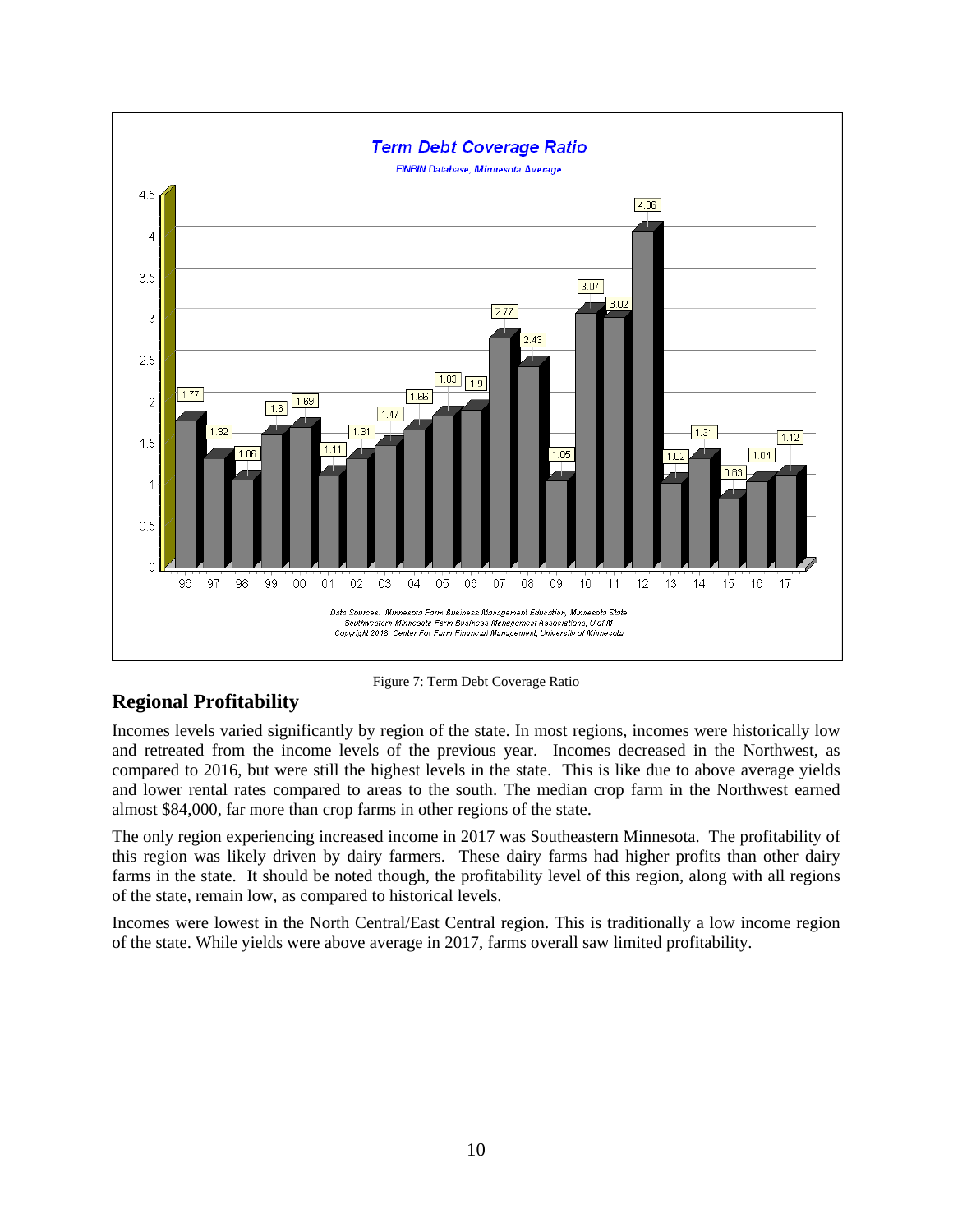

Figure 8: Median Net Farm Income by Region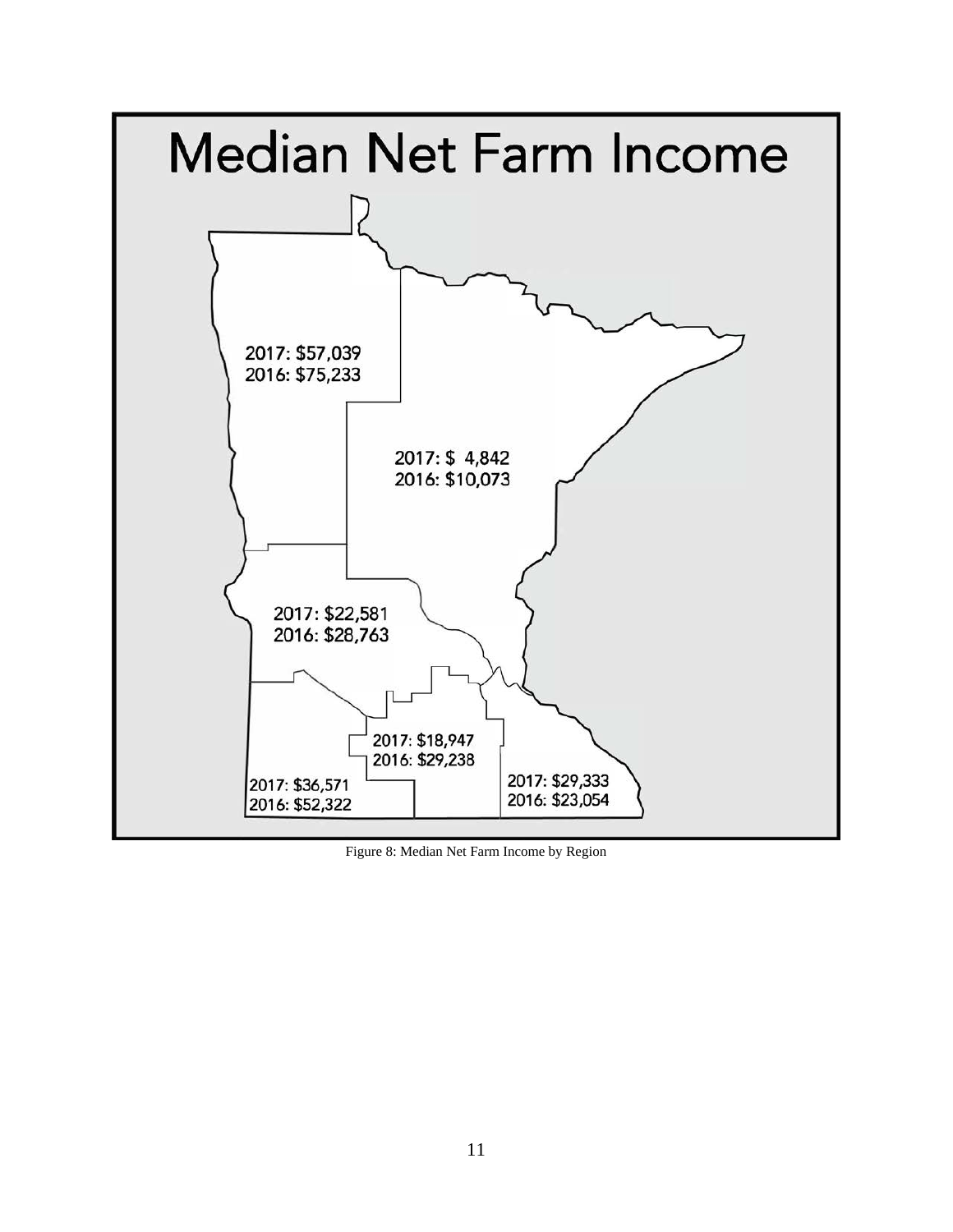#### **Type of Farm**[3](#page-13-0)

Much like the previous year, 2017 was not a stellar year for any of the major types of farming operation in Minnesota. Pork production was the most profitable commodity, while crop producers saw their already low profits take a further dip. Dairy and beef farm profits improved, but remained below the family living needs of the average family. Most farms that produced crops for sale or feed benefited from another outstanding growing season but for many, that did not protect them from low profits.

#### **Crop Farms**

 $\overline{a}$ 

The 1163 crop farms in the 2017 group earned a median net farm income of \$24,170, down from \$46,831 the previous year. 2017 was the fifth consecutive year of low earnings for these Minnesota crop producers. Low earnings have taken a bite out of working capital. Although the average crop farm still has working capital equal to over 30% of gross revenue, the average crop farm has lost almost \$300,000 of working capital in the past five years. The average farm's debt-to-asset ratio has increased only one percent, however, over this period.



Figure 9: Median Net Farm Income, Crop Farms

<span id="page-13-0"></span> $3$  Farms are categorized based on 70% of gross receipts from the respective enterprise. For this report, hog, dairy and beef farms were categorized based on 70% of gross receipts from the livestock enterprise or a combination of that enterprise plus crop sales.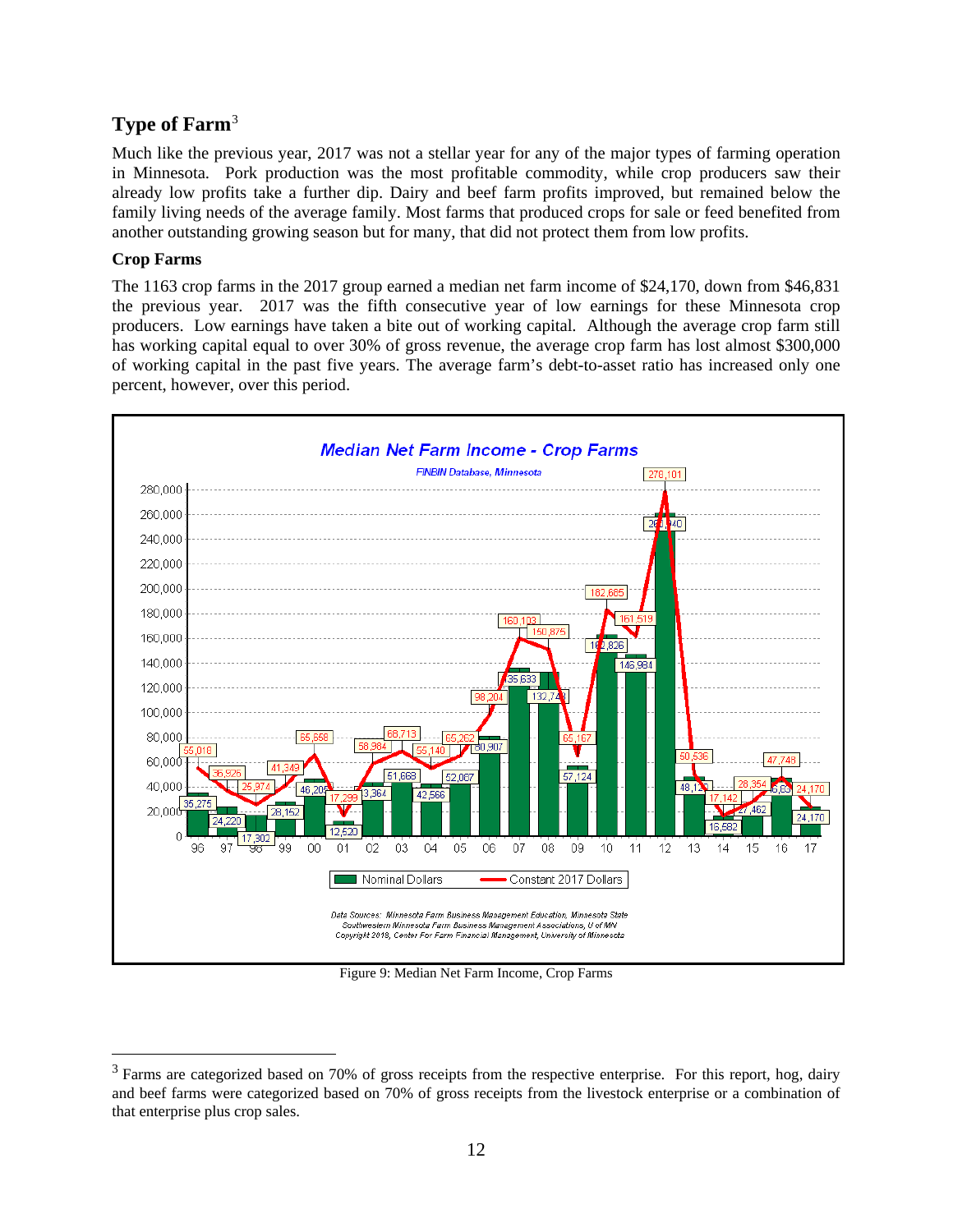Yields for Minnesota's major cash crops were outstanding for third consecutive year. Corn yields broke the state record previously set in 2016<sup>[4](#page-14-0)</sup>. Corn yields for farms included in FINBIN averaged 204 bushels per acre, 32 bushels over the average for the previous 10 years. Soybean yields were lower than in 2016 at 48 bushels per acre, but were still 3 bushels above the 10-year average for participating farms. Spring wheat averaged 73 bushels per acre, 22% above the 10-year average for these farms. Sugar beet yields also exceeded the previous 10-year average by 30%.

| <b>Crop Farms</b>             | 2015       | 2016     | 2017       |
|-------------------------------|------------|----------|------------|
| Rate of return on assets      | 1.4%       | 2.6%     | 1.6%       |
| Rate of return on equity      | $-0.4%$    | 1.8%     | 0.1%       |
| Working capital to gross rev. | 39%        | 39%      | 36%        |
| Change in working capital     | $$-18,773$ | \$15,234 | $$-26,618$ |
| Term debt coverage ratio      | 0.9:1      | 1.3:1    | 1:1        |
| Net worth change              | \$35,321   | \$71,334 | \$66,547   |

Prices were mixed compared to the previous year. The average sales price for corn was \$3.24, down from \$3.42 in 2016. Soybeans prices, however, were up from \$9.07 in 2016 to \$9.25, while spring wheat prices were also improved, from \$4.78/bushel up to \$5.47 in 2017.

Cost of production for corn was down very slightly. Fertilizer cost was down 13% (after decreasing by over 20% in the previous two years) and cash rents were down 3%. However, these savings were substantially offset by increases in drying and fuel costs. The net result was total corn expense were down only \$5 per acre. Total costs per acre for soybeans and spring wheat were up very slightly.

The net effect was that, even with record yields, producers lost \$24 per acre on corn production on cash rented land. They made \$28 on soybean production, \$102 per acre on spring wheat, and \$177 per acre on sugar beets.

Given the weakened financial position of many crop producers after five years of low profits, record yields in 2017 likely saved some from major financial losses. Many producers are still facing a high degree of financial stress. For example, the 232 crop farms in the low profit 20% group had negative earnings of \$107,000 in 2017. That group lost an average of \$114,000 of working capital in 2017 and has only \$64,000 of working capital left.

 $\overline{a}$ 

<span id="page-14-0"></span><sup>4</sup> Minnesota Ag News, 2017 Crop Production, National Agricultural Statistics Service, United States Department of Agriculture, January, 2018.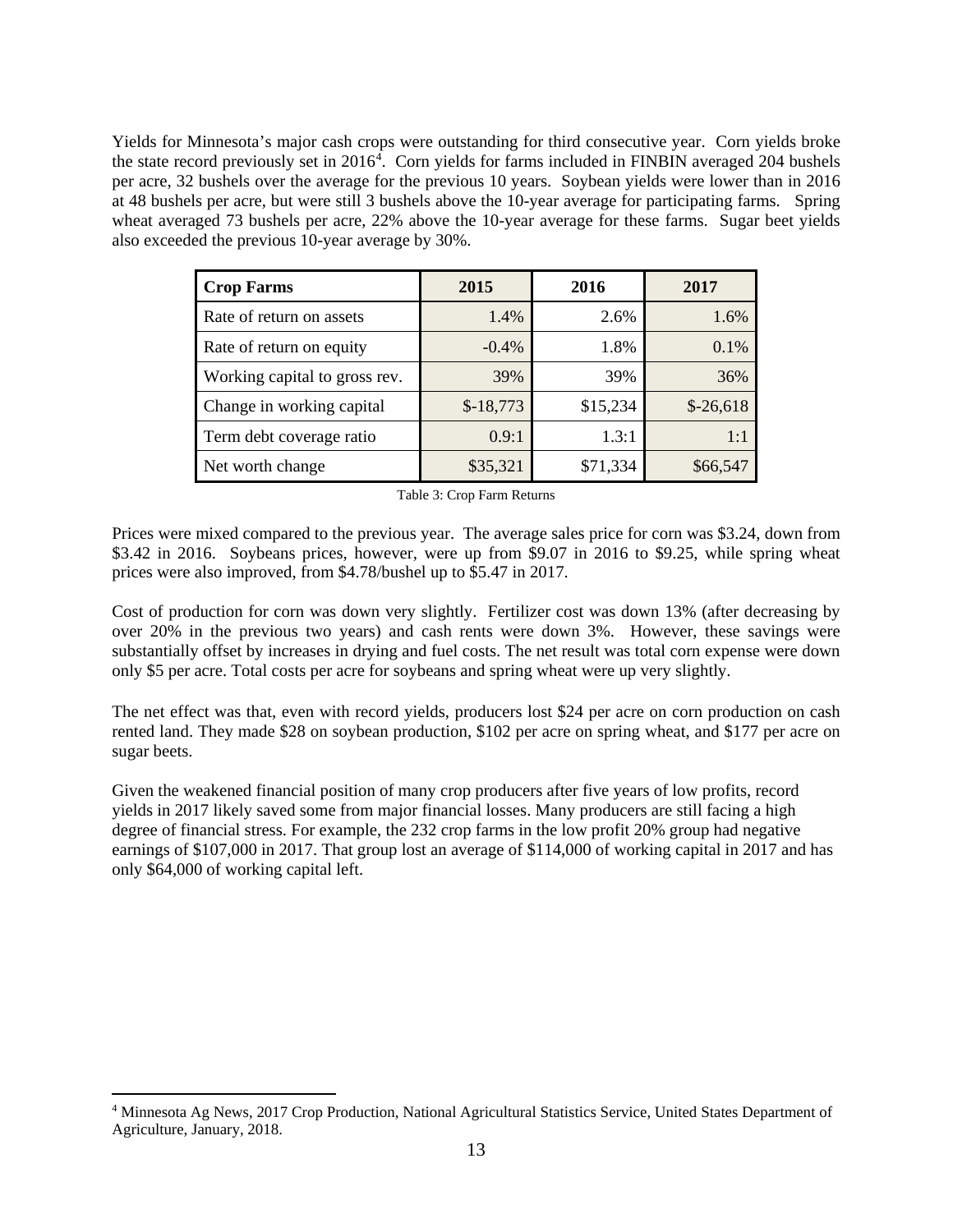| Corn                     | 2015   | 2016   | 2017   |
|--------------------------|--------|--------|--------|
| Yield (bu.)              | 198    | 200    | 204    |
| Price received / bu.     | \$3.74 | \$3.42 | \$3.24 |
| Cost of production / bu. | \$3.77 | \$3.60 | \$3.55 |
| Cost per acre            | \$753  | \$714  | \$708  |
| <b>Soybeans</b>          |        |        |        |
| Yield (bu.)              | 53     | 56     | 48     |
| Price received / bu      | \$9.45 | \$9.07 | \$9.25 |
| Cost of production / bu. | \$8.34 | \$7.88 | \$9.22 |
| Cost per acre            | \$456  | \$441  | \$443  |
| <b>Spring Wheat</b>      |        |        |        |
| Yield (bu.)              | 69     | 67     | 73     |
| Price received / bu.     | \$5.26 | \$4.78 | \$5.47 |
| Cost of production / bu. | \$5.37 | \$5.23 | \$4.91 |
| Cost per acre            | \$372  | \$349  | \$357  |

Table 4: Crop Yields, Prices and Cost of Production for Major Minnesota Crops

#### **Dairy Farms**

Dairy farm earnings were up in 2017, albeit from a very low level. The median net farm income for the 456 participating dairy farms was \$42,260, up from \$27,666 in 2016. These increased earnings surprised many, given the very low milk price for the last portion of the year. In total, though, milk prices were up for the year, averaging \$17.92 per hundredweight (cwt) compared to \$16.58 in 2016.

The average dairy farm's liquidity positon tightened in 2017, with working capital to gross revenue of 13%. Working capital declined for the third consecutive year. These dairy farms have traditionally carried less working capital than other types of farm, providing less buffer for a prolonged period of reduced income. Their solvency position deteriorated very slightly, with debt-to-assets increasing from 42 to 43%. Debt coverage improved, up to \$1.15 generated to cover each \$1 of scheduled payments.

As has been the case for several years, the farms with the largest herds were most profitable. The average herd of over 500 cows earned \$362,157 and a 4.3% rate of return on assets. Earnings and rates of return increased consistently with herd size. These largest herds, however, had weak and deteriorating liquidity. The average of the 500-cow-plus herds had working capital equal to only 10% of a year's income at the end of the year and used up over \$110,000 of working capital during the year.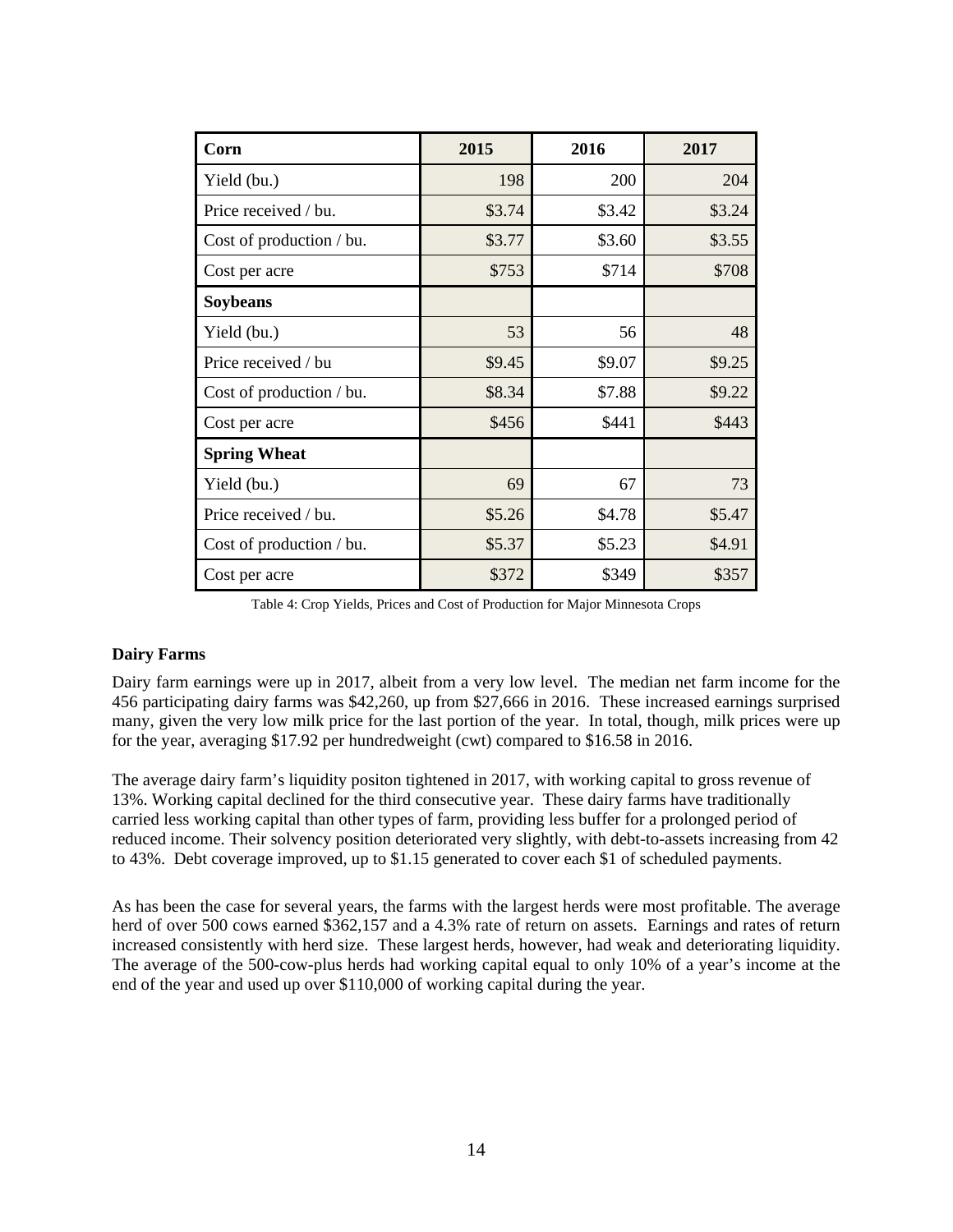

Figure 10, Median Net Farm Income, Dairy Farms

While milk prices increased, the cost of production increased too. On average, it cost \$17.22 per cwt to produce milk in 2017, up from \$16.79 the previous year. Total expense per cow increased by 4%. Feed cost increased by 2% while hired labor increased 7%. Energy related costs (fuel, custom hire, hauling) as well as repairs accounted for most of the cost increase.

| <b>Dairy Farms</b>            | 2015       | 2016       | 2017       |
|-------------------------------|------------|------------|------------|
| Rate of return on assets      | 2.1%       | 1.1%       | 2.6%       |
| Rate of return on equity      | $0.6\%$    | $-1.3\%$   | 1.3%       |
| Working capital to gross rev. | 16%        | 16%        | 13%        |
| Change in working capital     | $$-46,323$ | $$-21,093$ | $$-14,537$ |
| Term debt coverage ratio      | 1.0:1      | 0.8:1      | 1.2:1      |
| Net worth change              | \$43,576   | \$36,218   | \$55,303   |

Table 5: Dairy Farm Returns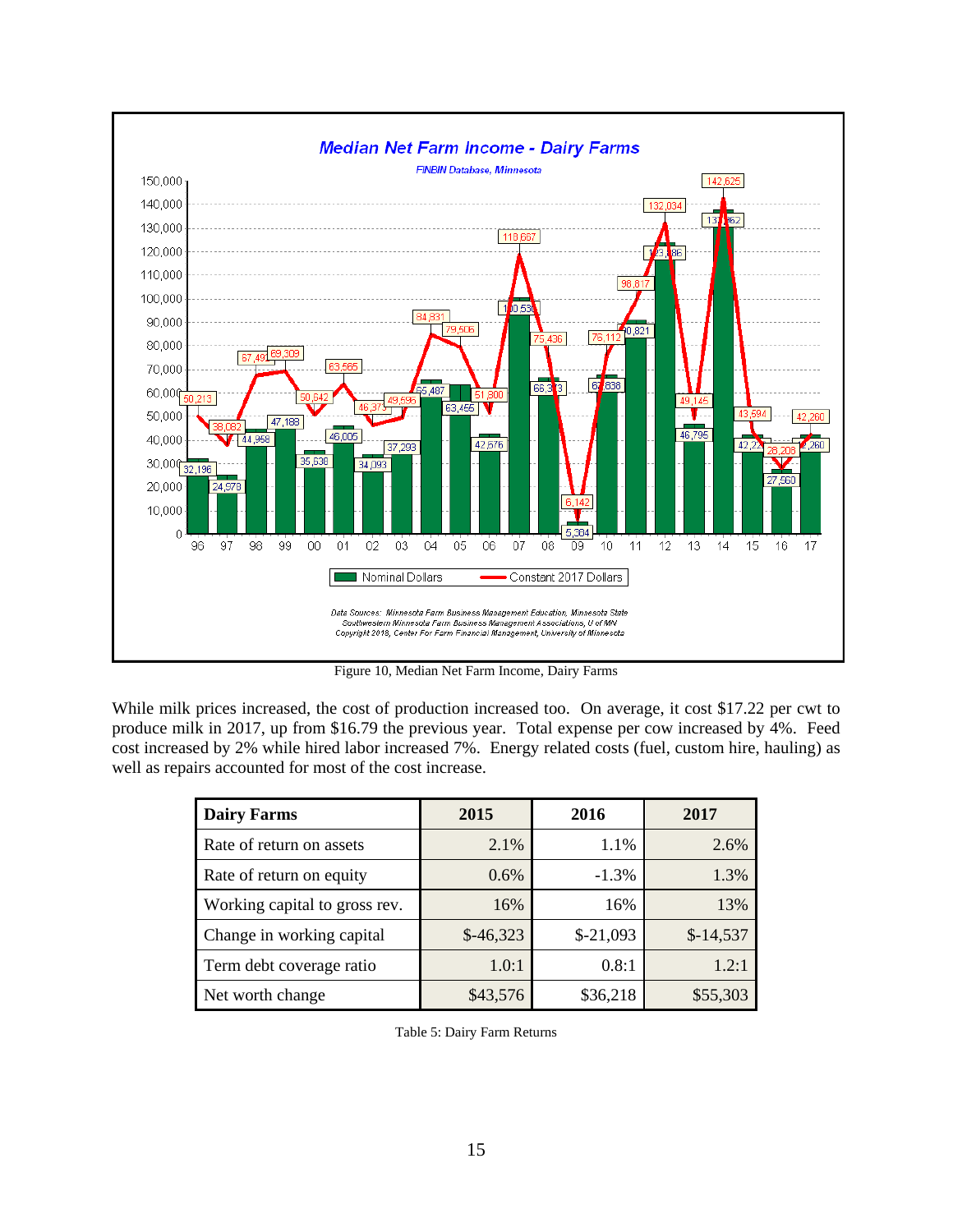One of the noticeable trends for Minnesota dairy farms in recent years has been the production performance of large operations. While milk production per cow averaged 24,647 pounds across all operations, herds of over 500 cows averaged 27,119 pounds per cow. Large herds also have higher costs per cow, mainly higher feed costs and significantly higher labor costs. Total cost per cow trended from \$2,494 for the smallest herds  $(1 - 50 \text{ cows})$ , up to \$4,161 for those with over 500 cows. On a per hundredweight basis, given higher production per cow, large herds produced milk at a lower cost than any other herd size. On the bottom line, the net return per cow was \$466 for large operations compared to \$295 for all smaller herds.

| <b>Dairy Farm Highlights</b> | 2015    | 2016    | 2017    |
|------------------------------|---------|---------|---------|
| Number of dairy enterprises  | 392     | 418     | 394     |
| Average number of cows       | 184     | 193     | 206     |
| Production per cow (lb)      | 23,775  | 24,336  | 24,647  |
| Price received / cwt         | \$17.95 | \$16.58 | \$17.92 |
| Cost of production / cwt     | \$17.50 | \$16.79 | \$17.22 |
| Cost per cow                 | \$3,873 | \$3,648 | \$3,777 |

Table 6: Dairy Enterprise Highlights

While profits for conventional dairy farms have declined in recent years, organic dairies have been very profitable. The average organic herd netted \$1,268 per cow compared to \$344 per cow for conventional herds of all sizes. Organic herds were not as profitable as the previous two years, with the average organic price declining to \$32.75, down from \$35.02 in 2016. Over the years, organic dairy herds have typically netted higher returns per cow than conventional herds. That pattern was temporarily reversed in 2014 but it has returned in the past three years. The median net farm income for organic dairy farms was \$102,035.

While profits were up for Minnesota dairy farms in 2017, it seems that more dairy farms are experiencing severe financial stress than any other farm type. Relatively low profits for the past three years, coupled todays severely low prices have taken a toll. Based on futures markets, prices are expected to remain low for the first half of the year, then recover in the second half. Farm management instructors report that several dairy farms have liquidated their herds in the past year and, given the current outlook, many more will likely stop milking in coming months.

#### **Pork Farms**

Pork production farms were the only farm type that generated significantly higher profits in 2017. The median participating pork producers made \$101,307 from farm operations in 2017, up from \$26,847 in 2016. While improved profitability is welcome, it is important to note that these operations tend to be some of the largest operations in the database, with very high investment. Rate of return on assets for these farms improved to almost 4%, still low by historical standards.

Note: While these farms quite large, they are not large by pork industry standards. The farrowing operations, in particular, are smaller than industry averages and results may not be representative of the industry.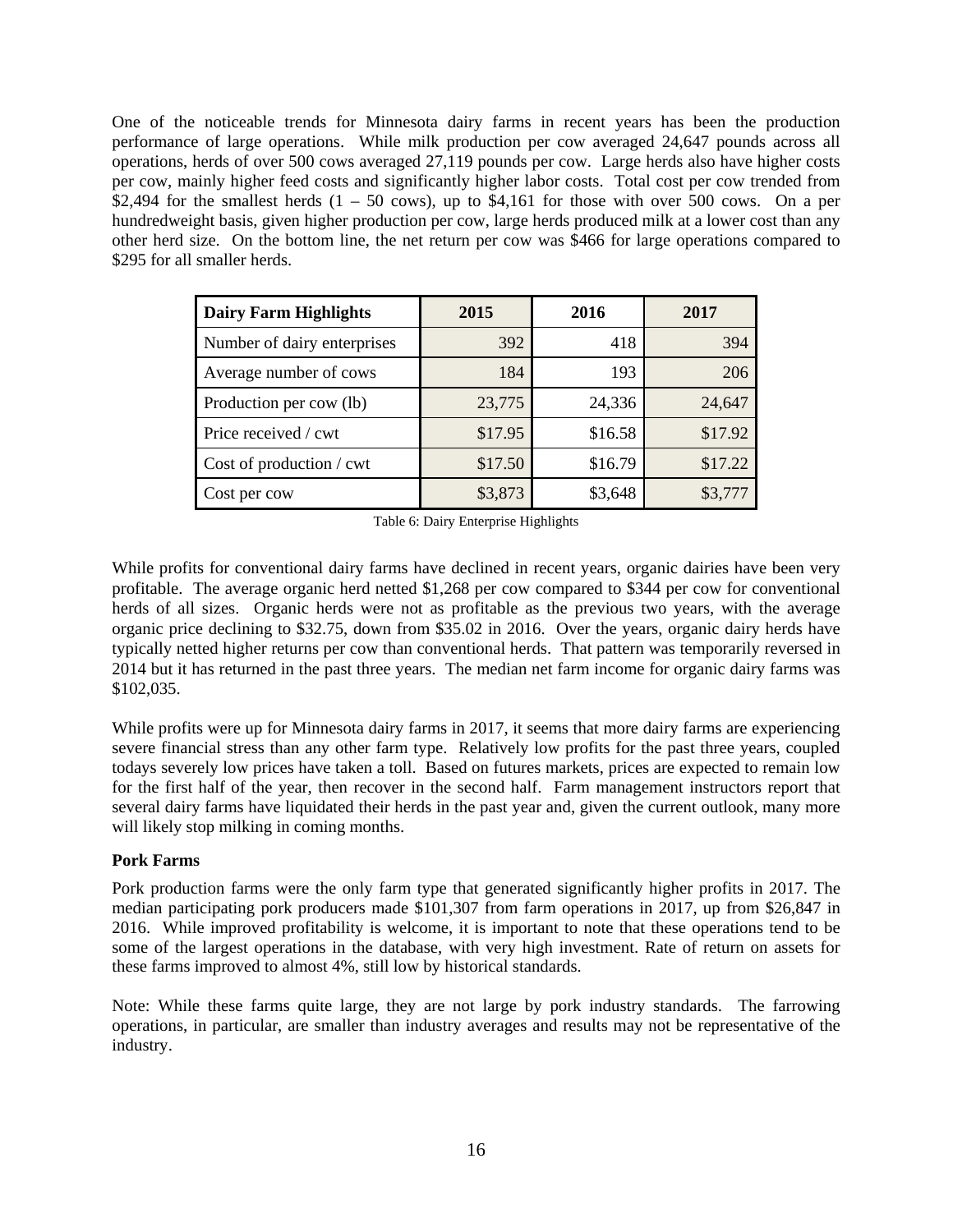

Figure 11, Median Net Farm Income, Pork Farms

Participating pork operations tend to carry more debt than other farm types. The average pork farm's debt-to-asset ratio stood at 45% at the end of 2016. After losing over \$250,000 of working capital in the previous two years, the average farm added over \$25,000 to working capital in 2017. Debt coverage was also markedly improved, going from under the 1:1 benchmark for the past two years to 1.3:1 in 2017. The average operation's net worth increased by \$145,000, with almost \$100,000 of that resulting from earnings.

| <b>Pork Farms</b>             | 2015        | 2016       | 2017      |
|-------------------------------|-------------|------------|-----------|
| Rate of return on assets      | $-0.9\%$    | 1.0%       | 3.9%      |
| Rate of return on equity      | $-4.9\%$    | $-1.7%$    | 3.9%      |
| Working capital to gross rev. | 23%         | 19%        | 24%       |
| Change in working capital     | $$-180,709$ | $$-84,552$ | \$26,764  |
| Term debt coverage            | 0.3:1       | 0.6:1      | 1.3:1     |
| Net worth change              | \$29,380    | \$11,332   | \$145,066 |

Table 7: Pork Farm Returns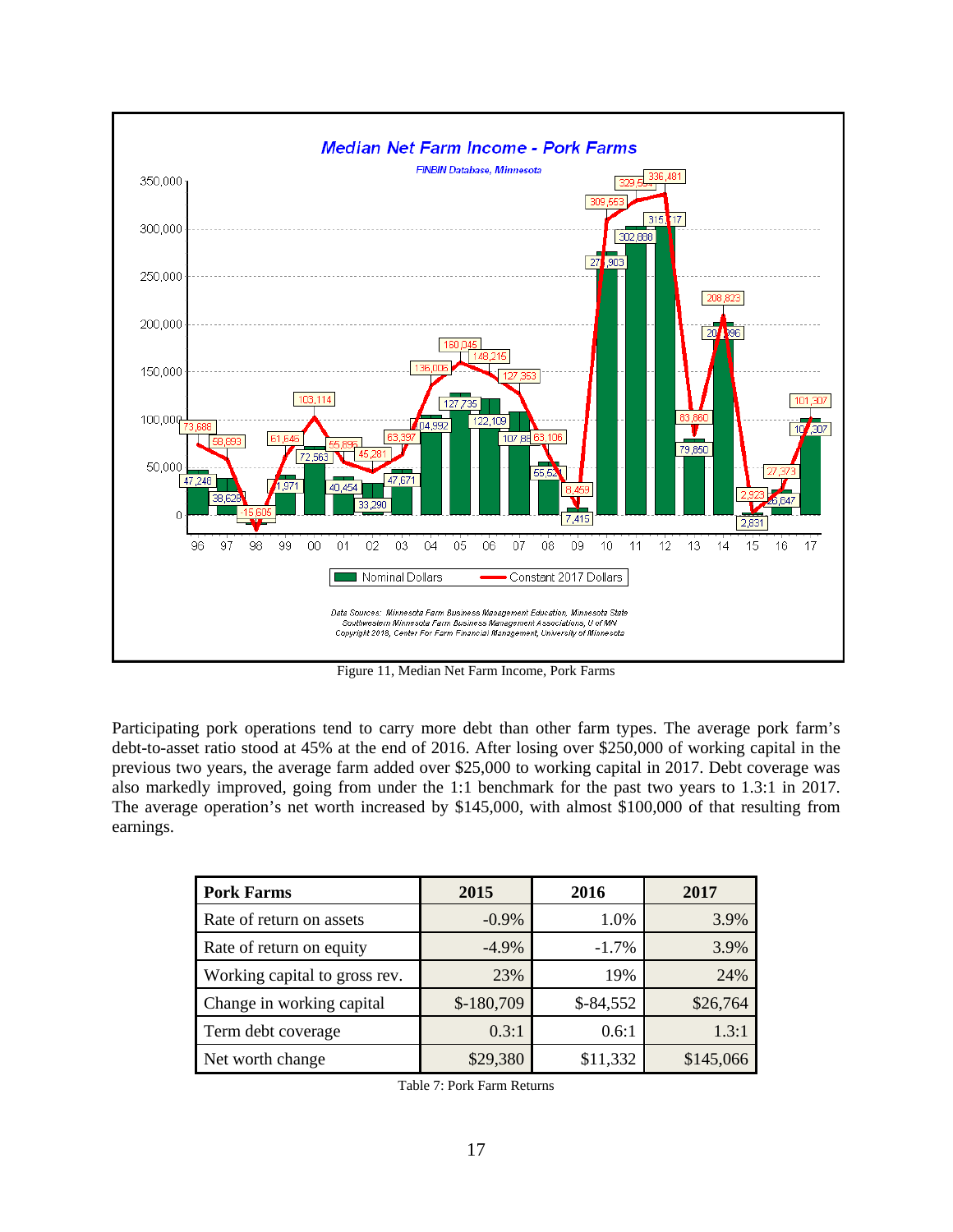The limited number of Minnesota farrow-to-finish operations included in FINBIN had a big turn-around in 2017. After losing over \$100 per litter in each of the previous two years, they made almost \$150 per litter in 2017. The price received improved from \$66.16 per cwt of carcass in 2016 to \$71.21 in 2017. Producers also sold more pigs per litter. Feed costs increased by almost \$1 per cwt produced. Total cost per cwt produced decreased from \$74.93 in 2016 to \$68.98, mostly due to increased production per litter.

| <b>Hog Farm Highlights</b>     | 2015    | 2016    | 2017    |
|--------------------------------|---------|---------|---------|
| No. farrow-to-finish farms     | 8       | 11      |         |
| Average number of sows         | 431     | 416     | 324     |
| Pigs weaned per sow            | 20.6    | 21.1    | 16.7    |
| Price received / cwt (carcass) | \$74.63 | \$66.16 | \$71.21 |
| Cost of production / cwt       | \$78.96 | \$74.93 | \$68.98 |
| No. pig finishing enterprises  | 65      | 67      | 54      |
| Number of pigs finished        | 13,032  | 12,248  | 13,939  |
| Price received / cwt (carcass) | \$73.69 | \$66.99 | \$71.92 |
| Cost of production / cwt       | \$76.10 | \$70.48 | \$70.23 |

Table 8: Pork Enterprise Highlights

Participating wean-to-finish operators operate on a much larger scale. The average wean-to-finish farm sold over 18,000 pigs. In 2017 these operations made over \$11 per head after losing \$3 per head in 2016. Their price received per hundredweight carcass improved to \$71.92, up from \$66.99 in 2016. Costs of production for finishers decreased very slightly. Feed efficiency improved, resulting in a decrease in feed cost per cwt of gain from \$25.88 in 2016 to \$24.29. The cost to purchase a weaned pig was \$41.15, up \$1.30 per head.

Another important segment of the Minnesota pork industry is those producers who contract to grow pigs for larger pork producers. One hundred twelve (112) producers reported contract growing income in 2017. The average wean-to-finish grower reported a net return of almost \$10 per pig space. Returns for these enterprises have been positive and consistent for the past several years.

Figure 11 shows the cyclical nature of pork producer profits. It would appear that 2017 was the beginning of another upswing in profitability. Current uncertainty in international trade, as well as increased feed costs, temper this outlook. The latest forecast from Purdue University suggests these operations will likely produce pork at a small loss in 2018.<sup>[5](#page-19-0)</sup>

#### **Beef Farms**

 $\overline{a}$ 

Profits for Minnesota beef operations improved slightly but remained very low in 2017. The median of the 172 beef operations in the farm management programs in 2017 made \$7,261 from farm operations in 2017, up from 2016 when the median farm made only \$647 (Figure 12). This group of farms includes both cow-calf operators and cattle finishers. In 2017, cattle finishers fared much better than cow-calf operations.

<span id="page-19-0"></span><sup>&</sup>lt;sup>5</sup> Hurt, Chris, "Pork Tariffs Sour Industry Outlook," farmdocdaily.illinois.edu, April 2, 2018.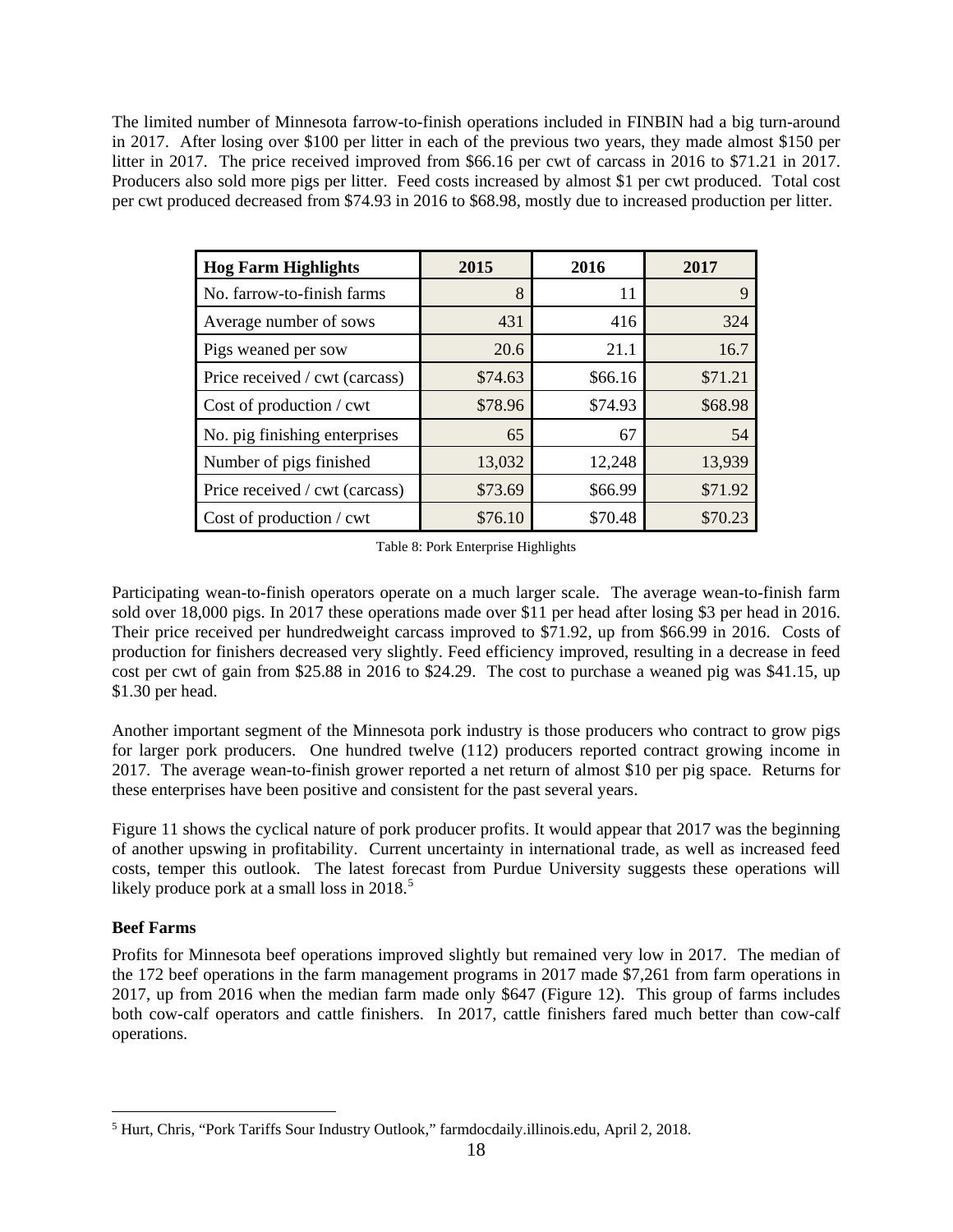

Figure 12: Median Net Farm Income, Beef Farms

While the improvement in profits for beef operations was modest in 2017, the overall financial position of these operations improved substantially. The average farm's working capital improved by almost \$20,000 after deteriorating by over \$120,000 in the previous two years. The average farm's net worth improved by over \$40,000. Debt coverage reached the 1:1 level for the first time in three years.

| <b>Beef Farms</b>             | 2015       | 2016       | 2017     |
|-------------------------------|------------|------------|----------|
| Rate of return on assets      | $-2.2\%$   | $-0.5%$    | 1.7%     |
| Rate of return on equity      | $-9.0\%$   | $-6.1%$    | $-1.1%$  |
| Working capital to gross rev. | 23%        | 20%        | 20%      |
| Change in working capital     | $$-87,605$ | $$-30,068$ | \$19,003 |
| Term debt coverage ratio      | 0.1:1      | 0.4:1      | 1.0:1    |
| Net worth change              | \$14,627   | \$15,393   | \$41,610 |

Table 9: Beef Farm Returns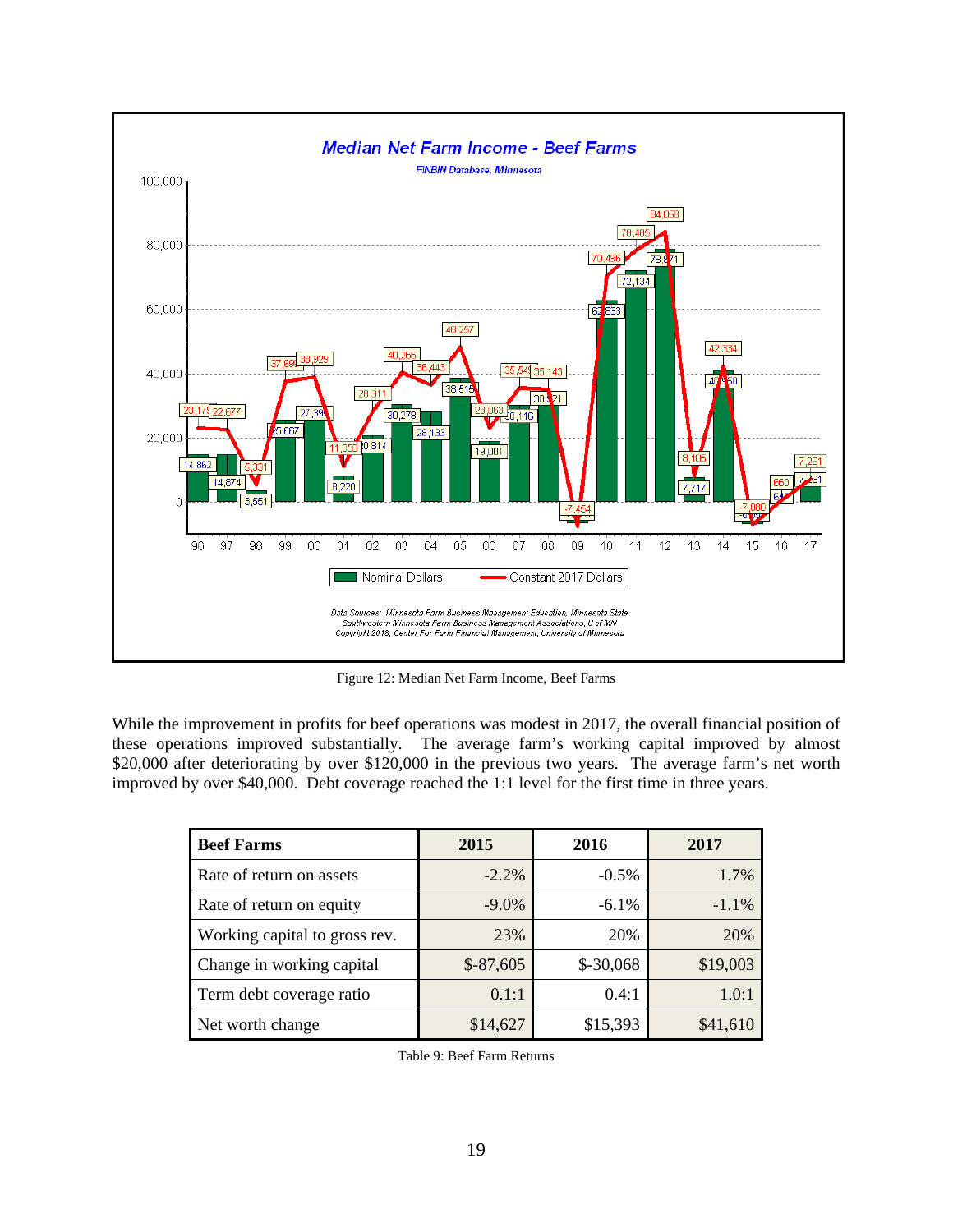Cow-calf producers enjoyed six consecutive years of profits from 2010 to 2015. In 2017, they experienced losses for the second year in a row, although losses were not as severe as in 2016. The average producer lost \$13 per cow in 2017 compared to a loss of \$83 in 2016. Calves sold for \$148.09 per cwt, down from \$156.33 in 2016. Costs for cow-calf producers were unchanged. Feed cost reductions were offset by increases in other expenses.

| <b>Beef Farm Highlights</b>        | 2015     | 2016     | 2016     |
|------------------------------------|----------|----------|----------|
| No. of cow-calf enterprises        | 112      | 115      | 112      |
| Number of cows                     | 70       | 68       | 70       |
| Calf weaning percentage            | 90%      | 89%      | 87%      |
| Calf sales price / cwt             | \$205.60 | \$156.33 | \$148.09 |
| Calf cost of production / cwt      | \$160.14 | \$170.20 | \$170.41 |
| No. beef finishing enterprises     | 61       | 75       | 78       |
| Number of head finished            | 228      | 235      | 215      |
| Average daily gain                 | 2.49     | 2.63     | 2.78     |
| Purchase price per cwt.            | \$218.32 | \$153.79 | \$150.48 |
| Finished beef price / cwt          | \$148.24 | \$118.85 | \$119.54 |
| Finishing cost of production / cwt | \$173.12 | \$127.08 | \$112.11 |

Table 10: Beef Enterprise Highlights

Cattle finishers enjoyed a big turn-around in 2017. After losing almost \$80 per head in 2016, they made almost \$150 per head in 2017. The average price received was almost unchanged at \$120 per cwt, but the cost of feeder cattle was down slightly, at \$150 down from \$154 per cwt in 2016. Cattle finishers have made remarkable reductions in cost of production in the past several years. A big part of that reduction has been the reduced cost of feeders. Last year it cost cattle feeders \$112 per cwt when the cost of feeders is included. Feed costs were down almost \$20 per head.

Expansion of the national beef cow herd continues. "Where beef and cattle prices wind up in 2018 will depend in part on the strength of both domestic and export demand," says Purdue economist James Mintert. He projects increased supplies pushing prices down to the \$115 per cwt level, likely resulting in lower profits for 2018.<sup>[6](#page-21-0)</sup>

#### **Size of Farm**

Figure 13 shows how farm income varied with farm size. The blue line shows the median net income of all farms within each size group. The green line shows the median income of the high income farms, and the red line shows the median of the low income farms in each size group based on gross revenue.

<span id="page-21-0"></span> $\overline{a}$ <sup>6</sup> James Mintert, "Cattle Inventory Growth Slowing Down, But Beef Production Still Increasing," farmdocdaily.illinois.edu, February 5, 2018.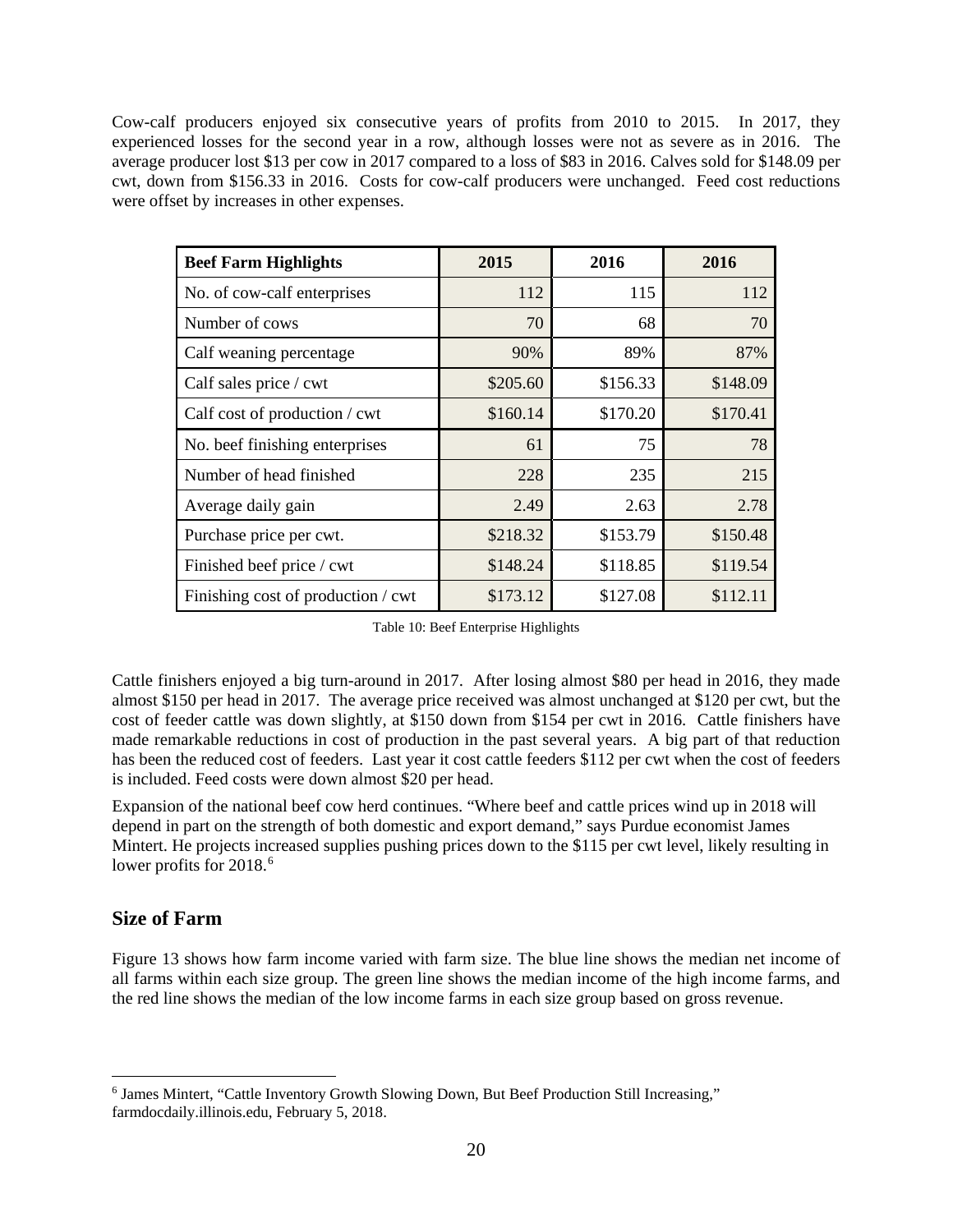

Figure 13: Net Farm Income by Farm Size

While large operations in general earned more than smaller operations that difference has not been as large recently as in the past. In fact, there has been as much or more variability within the size groups as there is between them in recent years. There were large numbers of farms within each group that were very profitable. But there were also large numbers in each group that experienced substantial financial losses.

Every year there are producers who, for various reasons, suffer financial losses. It is not unusual for small operations that may rely on non-farm earnings for most of their living needs to suffer losses. What has changed in recent years is the size of losses suffered by some very large producers. In each of the past five years, many large farms have not only lost money but they have lost a lot of money. On the other extreme, there are still many large operations that have been very profitable, even in these challenging financial times. In 2017 this pattern held across all enterprises, crop farms, dairy farms, and pork producers.

In profitable years, large farms' incomes are multiplied by volume. In low income years like 2017, size can work against operations as losses are multiplied. While this was not the case for all large operations in 2017, it does appear to have been the case for a subset of large operations of every farm type.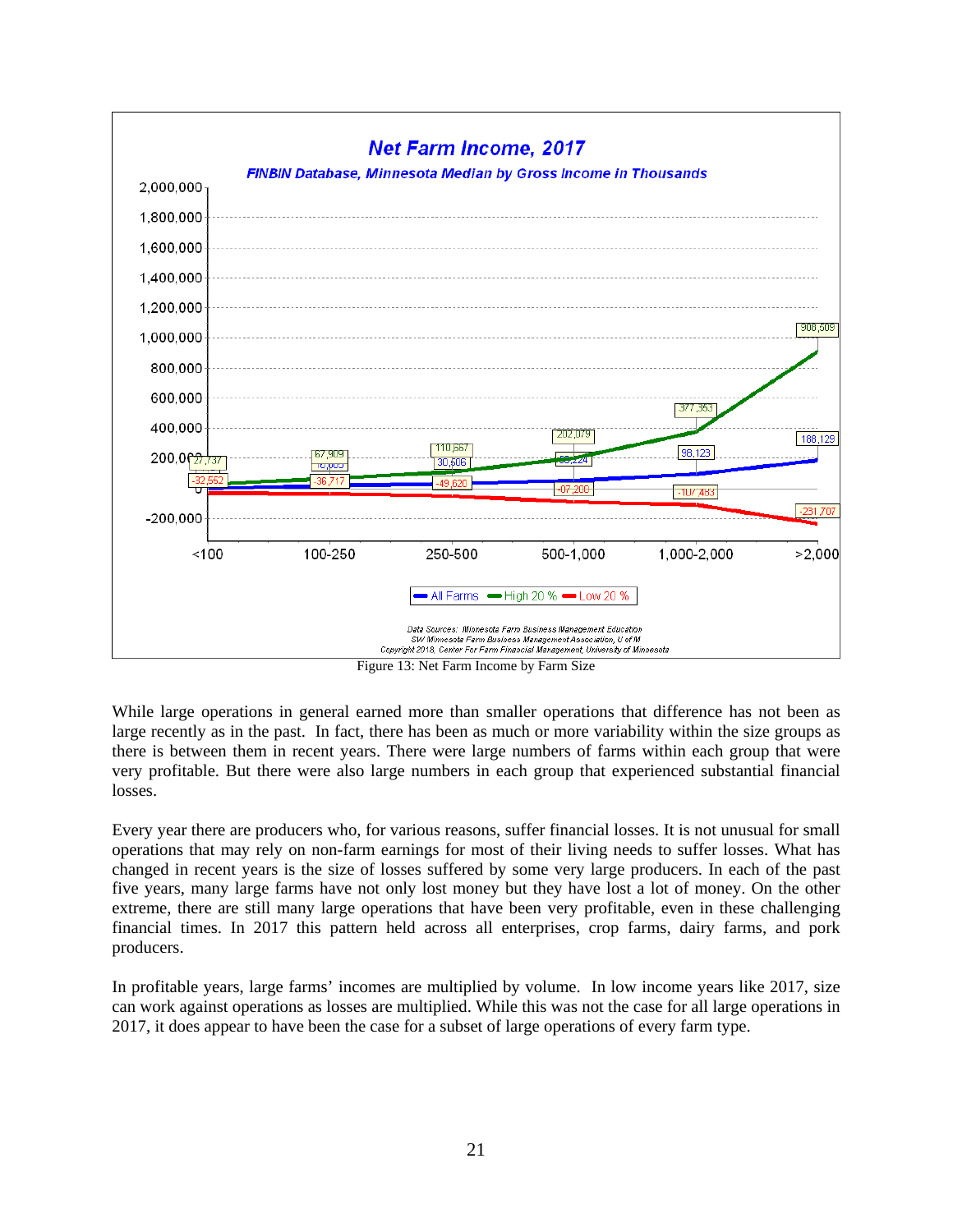We have tracked this contrast between large farms that are very profitable vs. those large operations that are struggling financially for the past five years, particularly for crop farms. Generally the data indicates that profitable farms have performed a little better in several different areas, including production, capital investment, cost control, and marketing. When combined, all of those small differences add up to major whole farm advantages.

Table 11 shows the characteristics of low profit and high profit farms among the largest crop farms (those that grossed over \$1 million). This table is, for the most part, consistent with the previous several years. The difference in balance sheet position has increased over the years, indicating differences in liquidity and solvency may be a result of financial performance rather than a cause. The loss of working capital in 2017, and their resulting working capital position at the end of 2017, is very concerning for the low income group of farms.

| <b>Crop Farms with Greater Than</b><br>\$1,000,000 Gross Sales | <b>Low Income</b><br><b>Farms</b> | <b>High Income</b><br><b>Farms</b> |
|----------------------------------------------------------------|-----------------------------------|------------------------------------|
| Gross sales                                                    | \$2,136,000                       | \$2,244,000                        |
| Median net farm income                                         | $$-192,000$                       | \$520,000                          |
| Debt to assets (excludes deferred liabs)                       | 40%                               | 24%                                |
| Current ratio                                                  | 1.2:1                             | 2.3:1                              |
| Working capital to gross revenue                               | 11%                               | 58%                                |
| Change in working capital                                      | $$-315,000$                       | \$94,000                           |
| Term debt coverage (accrual)                                   | $-0.4:1$                          | 2.7:1                              |
| Asset turnover rate                                            | 34%                               | 31%                                |
| Operating profit margin                                        | $-12%$                            | 22%                                |
| Age of principal operator                                      | 51                                | 50                                 |
| Total crop acres                                               | 3,173                             | 3,390                              |
| Percent crop acres owned                                       | 17%                               | 30%                                |
| Corn yield                                                     | 198                               | 209                                |
| Soybean yield                                                  | 49                                | 45                                 |
| Corn price                                                     | \$3.16                            | \$3.32                             |
| Soybean price                                                  | \$9.24                            | \$9.30                             |
| Machinery investment per acre                                  | \$613                             | \$593                              |

Table 11: High Income vs Low Income Large Minnesota Crop Farms, 2017

Some characteristics have held in each of the past five years. Based on asset turnover rates, the low income group is not over-invested, at least not more than their high income neighbors. The big difference has been in the operating profit margin. The high profit farms appear to have controlled costs across the board more effectively than the low profit group. Small cost savings per unit make a big difference in operations of this size.

It must be remembered that farms move in an out of these categories from year to year. Just because a farm is in the low profit group this year does not mean that they will struggle next year. But in general, these low profit farms face much higher financial risks.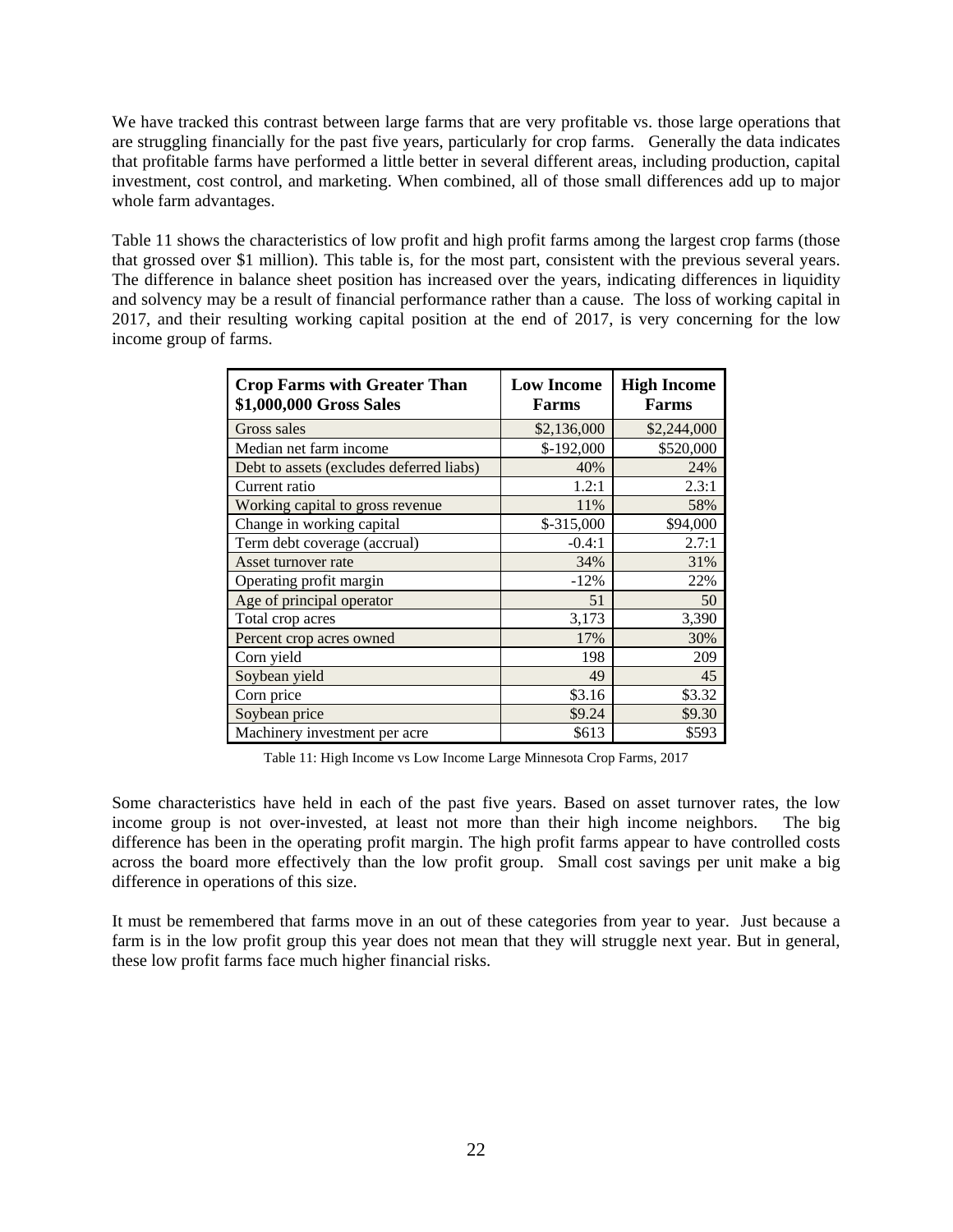#### **Family Expenses**

For the first time in five years, following the farm income collapse of 2012, family living costs ticked up. Approximately one-quarter of the families included in the Minnesota FINBIN database keep detailed family living records in addition to their farm financial records. The average of these farms spent \$59,589 on family living expenses in 2017 when family consumption of farm produce is included (Figure 14). Medical care and health insurance, when added together, were the highest single expenditure at \$9,588. Health insurance was down 14% while medical care cost increased by 6%. Food and meal expenses increased by 7%.



Figure 14: Family Living Expense

In addition to family living, the average family paid income and social security taxes of \$15,385 and another \$6,600 for household furnishing, non-farm vehicles, and other non-farm, non-real-estate capital purchases. In total, the average family needed to earn over \$81,000 from farm and nonfarm sources to cover family consumption and taxes, and thereby grow net worth.